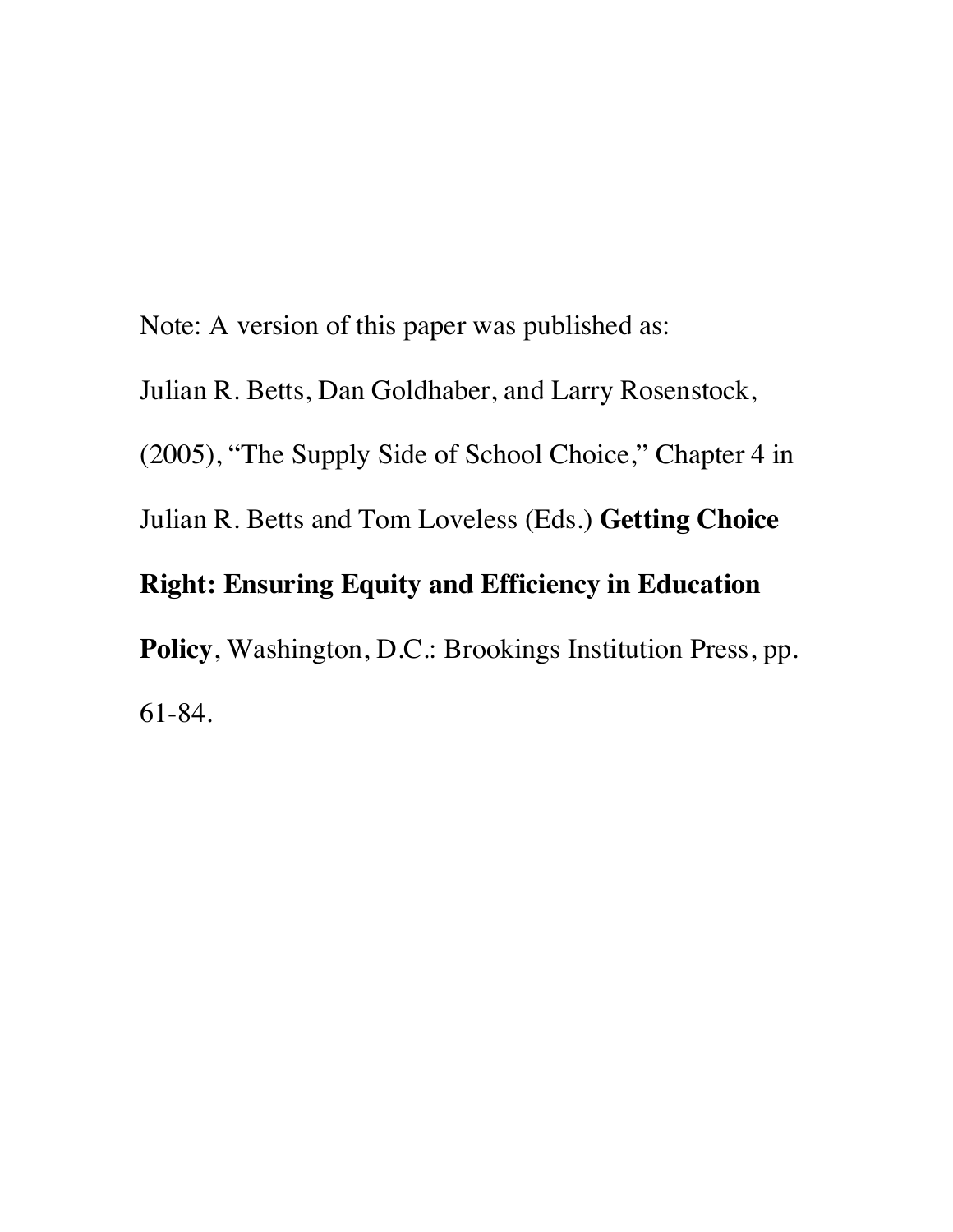# **Chapter 4**

# **The Supply Side**

Julian R. Betts, Dan Goldhaber, and Larry Rosenstock

A supply-side response to a school choice program is an essential part of the theory that greater choice will lead to positive systemic changes in K--12 education. The number and type of schools that open or expand will determine both whether students wishing to exercise choice have viable options as well as the extent to which all schools face competitive pressures. Thus understanding the influences on the supply of schools (more precisely, the supply of educational slots) is crucial to identifying the likely impacts of various choice programs.

A basic assumption of any school choice system is that, under such a system, K--12 education would function more like a market. In theory, suppliers should therefore enter the market to meet any increase in demand. However, as described in this chapter, even if the market analogy proves to be apt, the specific provisions of choice programs combined with community context factors are likely to have a major influence on any supply response.

We begin by presenting a simple theoretical model that describes the various factors influencing the supply of schools. In the following two sections we discuss the implications of our theoretical model for the real world of K--12 education and review some of the existing research on the determinants of school supply. This body of research is useful but does not alone give a full picture of how the supply of educational slots might expand in a widespread choice system. Therefore, in the following section we bring together observations from a variety of sources on barriers that currently prevent more schools of choice in California from opening their doors and keeping them open. In the final section we offer some conclusions and public policy recommendations.

## **The Theoretical Model**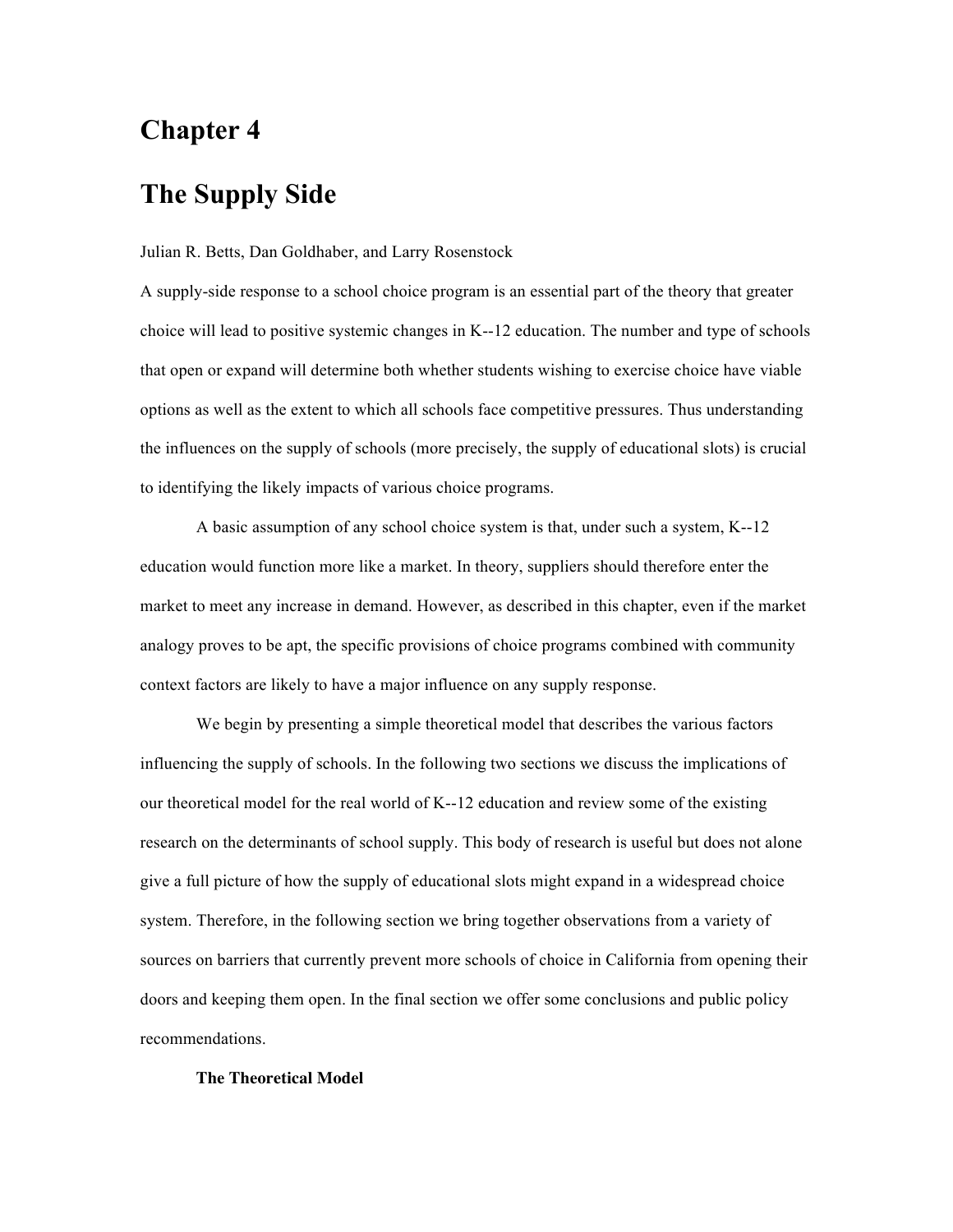Because the theory of a supply-side response to the introduction of choice is grounded in the market analogy, it is useful to explore the assumptions of school supply in a market context. In the private sector, the motivating factor determining supply-side decisions is profit. Though many schools wishing to enter the K--12 education market may be motivated by profit, it is likely that many will not.<sup>i</sup> Nonetheless, it is still helpful to use the market framework when analyzing the supply decisions of schools, because the effects of changes in conditions are likely, all else equal, to have the same effect on the probability of entering the market for a nonprofit organization as they would for a profit-maximizing organization. In a typical nonprofit school scenario, for example, "excess profits" translate into the school's being able to pay higher salaries to teachers and administrators, to have annual budget surpluses and a positive fund balance, and even to accumulate an endowment. All of these features would serve to stimulate other school operators to enter the market, just as profits would in a traditional market scenario.

If we imagine a comprehensive choice system whereby educational consumers have the freedom to choose among many schools, each school would be relatively small compared to the market as a whole. While different assumptions of market structure would change the estimates of the number of entrants into the market, the direction of supply effects (that is, supply increases or decreases) will be consistent regardless of the assumed structure.<sup>ii</sup> Thus we begin by examining the supply decision under the idealized conditions of a perfectly competitive market. While idealized, this serves to outline the way in which competition can enhance the provision of services. We discuss the implications of relaxing the assumption of perfect competition below.

According to economic theory, several important features characterize a perfectly competitive market. From the perspective of the schools, a competitive market is one in which there are many schools offering an undifferentiated product and in which market entry or exit does not substantively affect the market as a whole, due to the relatively small size of each individual school. In addition, schools are price takers in the sense that they face an infinite demand for their product at a given price, but if they raise their price (tuition), all students would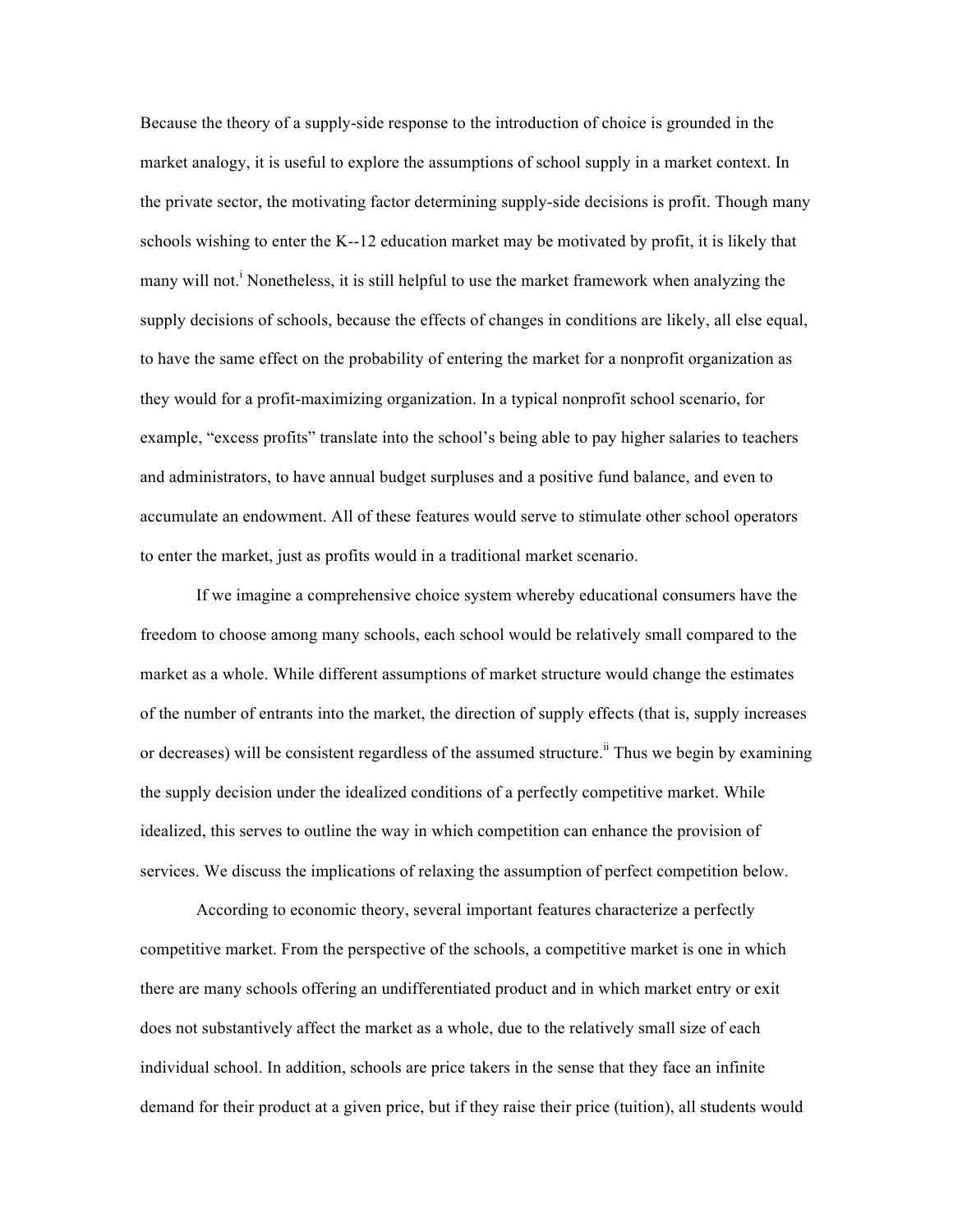opt to attend a different school. Finally, this market structure assumes a free flow of information to all students about the quality of all the schools in the market.

Like any market, at least in theory, we would expect the demand for schooling to increase as the price of schooling falls. Thus were we to graph various prices (per pupil spending) against market demand, the slope of the line representing this demand would be negative. Conversely, the theoretical line representing the relationship between price and the supply of schooling (number of enrollment slots) is expected to be upward sloping, since existing school suppliers would likely supply more schooling if they could get a higher price for it, and we would expect more educational entrepreneurs to enter the education market if prices were higher.

Figure 4-1 shows these hypothetical relationships. The lefthand part of the figure shows how the overall demand for and supply of enrollment in schools of choice interact to determine an overall payment per pupil for schools of choice. The righthand part of the figure shows how administrators at an individual school of choice would respond to this market price by setting overall enrollment at the school. In the lefthand graph, the market supply curve reflects the total number of slots that all schools together are willing to provide for a given level of funding. The unique price or funding level at which the quantities demanded and supplied are equal determines the overall price in the market.

## [Figure 4-1 here]

To understand the basis for the market supply curve, it is useful to consider the supply decision from the point of view of an individual firm, which, for simplicity, we assume is an individual school. As shown in the righthand panel of figure 4-2, the school is assumed to face a horizontal demand curve that is equal to the market-determined per pupil compensation. The horizontal nature of the demand curve represents the notion that the school is but one of many of similar quality and therefore has little influence over the pricing in the market as a whole. It can therefore "sell" as many educational slots as it wishes at the market determined price (tuition) but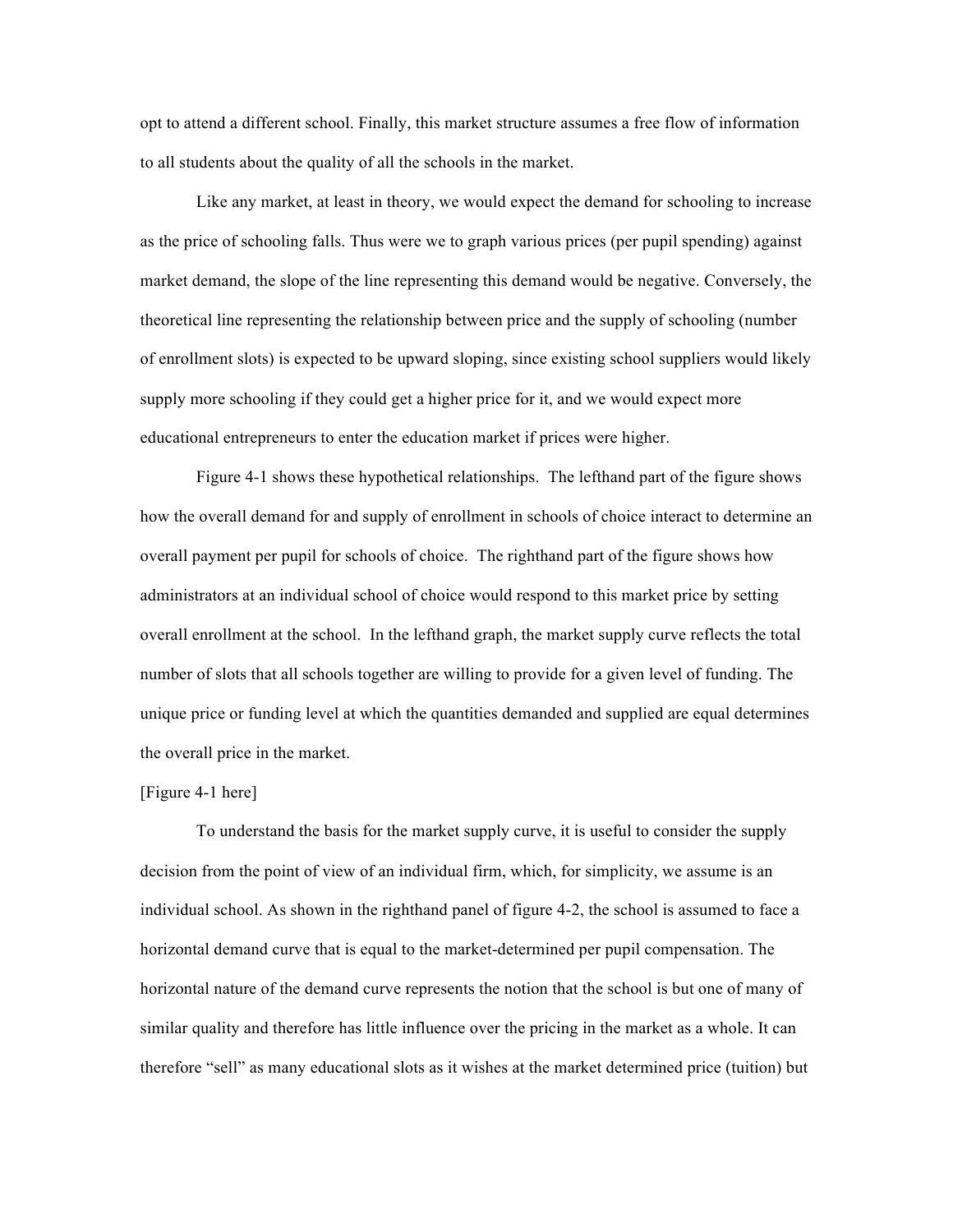cannot increase its price above the market-determined one without losing all of its students, because those students can attend a number of alternatives at the market price.

Because the price of schooling is determined by the market as a whole, the school supply decision is going to be completely contingent on the cost to the school of supplying education. In particular, the school has an incentive to keep providing school slots as long as the additional revenue, called the marginal revenue, it receives from the sale of an additional slot exceeds the cost of providing education to the student who fills that slot, referred to as the marginal cost. In other words, a school will continue to admit students as long as the tuition it receives exceeds the cost of educating the additional students. As shown in the figure, marginal cost is often a Ushaped curve, but in general increases at higher levels of enrollment, because of bottlenecks in production of services to students. For instance, with a fixed number of classrooms, it will become more costly to accommodate more students beyond a point. Thus the marginal cost curve represents the minimum tuition rate that would make it profitable for the school to admit another student. This marginal cost curve is the school's supply curve---but only that portion of the curve that lies above the average variable cost curve (the curve showing per student average cost, excluding fixed costs, of supplying education at different enrollment levels). A school will choose to shut down temporarily if the price drops below the average variable costs, because it will incur losses by opening its doors if it operates at an enrollment level where it is receiving less in compensation for each pupil served than the average cost of educating a pupil.

It is possible for school providers to earn significant profits in the short run; however, in the long run the supply response of individual school providers will be such that the aggregate supply and demand curves intersect at a point where the price (tuition, in the case of private schools) is set so that no school is earning more than "normal" profits. This means that no school provider will receive a rate of return on investment that exceeds the rate of return that would have been received had the investment been in the next best option. For example, if there are large profits to be made in the provision of schooling, more providers will opt to enter the schooling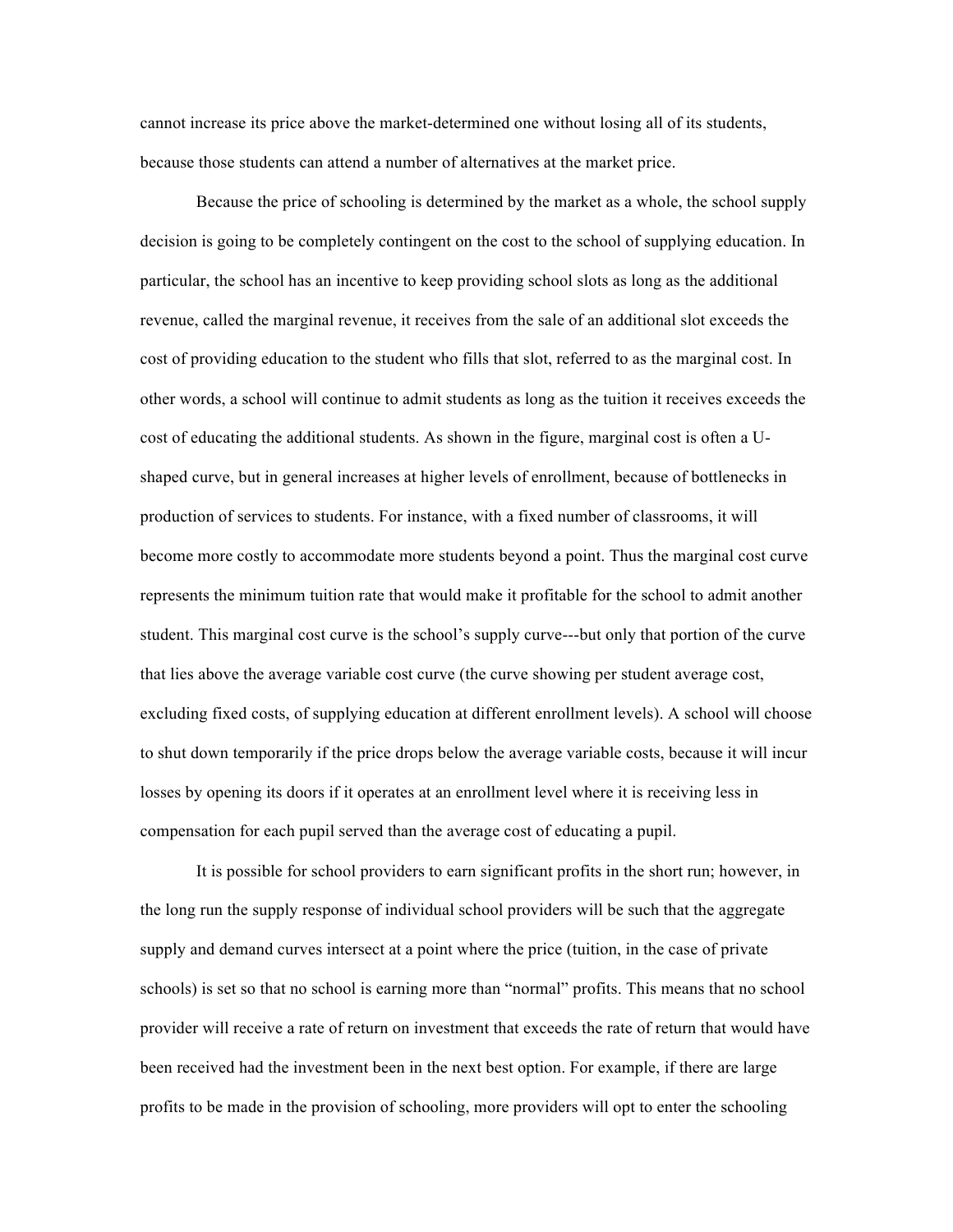market, shifting the supply curve to the right, sending the equilibrium price of schooling downward, and hence diminishing those profits. This is an important economic concept because it implies that no providers are receiving "excess" profits and that only those providers that operate efficiently survive in the market. While this concept applies explicitly to for-profit school providers, it also implicitly dictates the level of efficiency that would be necessary for not-forprofit schools to remain open in the absence of any additional subsidies.

Figure 4-1 helps to illustrate how the specific provisions of any choice plan might greatly affect supply decisions. For example, any policy that enhances demand for new schools (such as public provision of transportation, increases in the size of a voucher, or expanded public funding per student for charter schools) would shift the market demand curve to the right, leading to an increase in the equilibrium price level in the market. This increases the per pupil amount that will be received by school *i,* leading to an intersection of marginal revenue and marginal cost that lies further to the right; therefore school *i* supplies more slots for students. It is also the case that changes in public school quality would be expected to affect the supply of nonpublic schools. One might anticipate, for instance, that the demand for nonpublic schools would vary inversely with the quality of public schools. Thus, all else equal, we should expect a higher demand and therefore a larger supply of nonpublic schools in areas with lower-quality public schools.

The long-run decision about whether to stay in the market or to enter the market depends on whether revenue per pupil is at least as large as average total cost. Average total cost is the sum of variable costs plus fixed costs (such as land leases or interest payments on permanent equipment), all divided by enrollment. Because average total cost includes fixed costs it is higher than average variable costs.

The decision over whether or not to enter the market is depicted more formally in figure 4-2. In this depiction, there are two average total-cost curves that a school could potentially face. One influence on the average total-cost curve is the costs associated with starting a school: high start-up costs are associated with a higher average total-cost curve, low start-up costs with a lower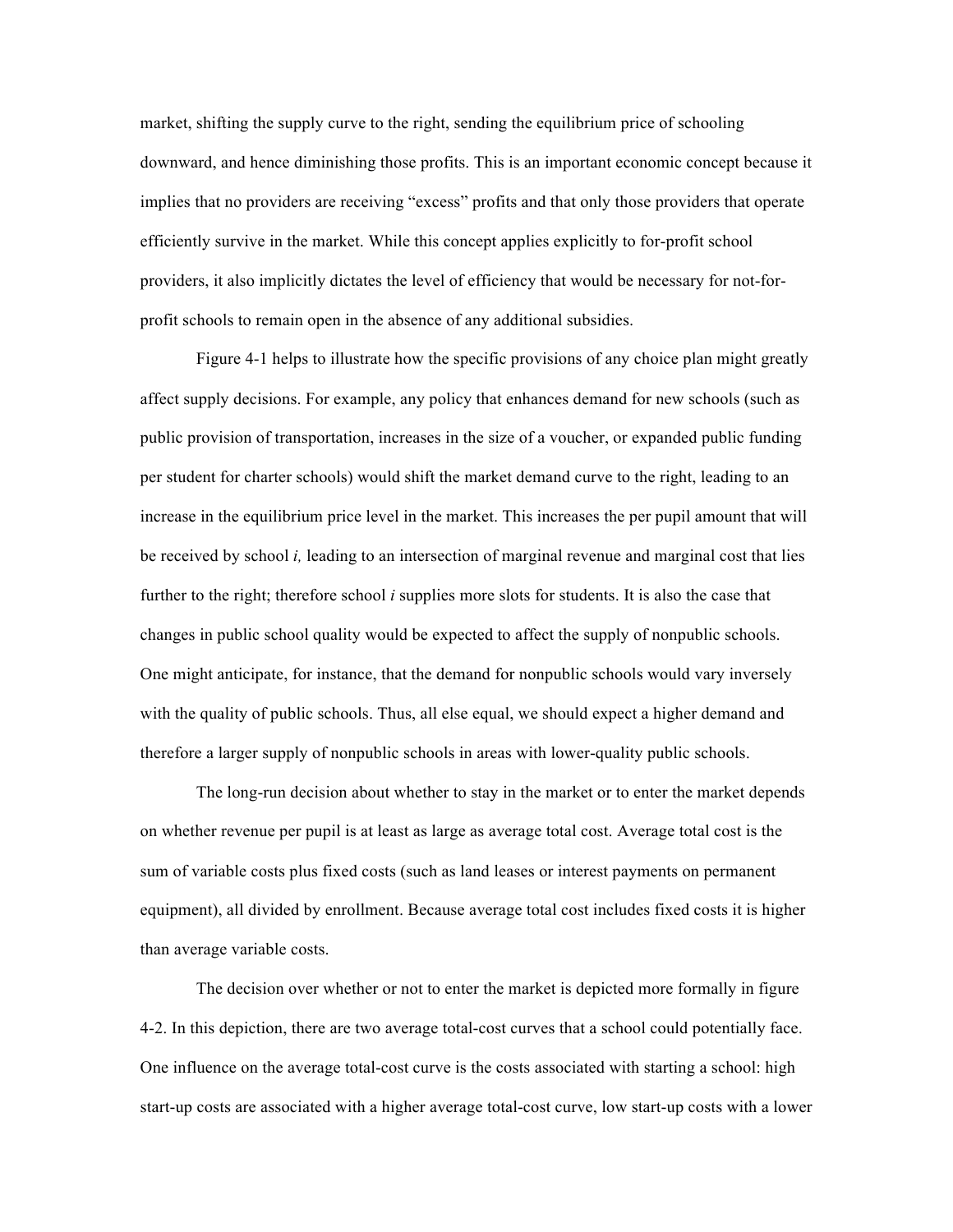average total-cost curve. We can divide the total costs of operating the school into fixed costs, *F,* which do not vary with enrollment, and variable costs, *V,* which do vary with enrollment. Examples of fixed costs are the legal and regulatory costs of establishing a new school, the cost of new facilities, and basic maintenance. Examples of variable costs are teachers and supplies. It immediately becomes clear that average costs will plummet as a school increases its enrollment from zero, because, if *E* is enrollment, average cost will be [*F* + *V(E)]* / *E*, where *V(E)* indicates that variable costs depend on *E*. For instance, a school that increases its enrollment from ten to twenty students may incur some minor additional variable costs, but this will probably be outweighed by the fact that the fixed costs are now being shared among twice the number of students. A rise in enrollment, which lowers the fixed costs per student, will lower the average cost per student---but only up to a point. At some point, as enrollment rises the school will begin to run out of space. At this point, adding more students could require the construction of new classrooms, overtime pay for teachers, and the like. Eventually, average cost per student should start to increase.

# [Figure 4-2 here]

These competing patterns---declining fixed costs per student and rising marginal costs as enrollment rises---lead to the classic U-shaped average cost curve shown in figure 4-2, which has been observed repeatedly in many real-world studies of diverse industries. In essence, there is a single point that minimizes the operation's average cost per student. The figure shows two possible average cost curves, one reflecting high start-up costs and the other low start-up costs. The school with high start-up costs will have a higher average cost curve, and (as shown) the minimum point of the supply curve will be further to the right. In practice, this means that schools with higher fixed costs will, in general, be bigger, because they need a larger enrollment to absorb the fixed costs.

In the case of the high start-up costs shown in the figure (we discuss some real-world challenges to school start-ups in the following section), the school-specific demand curve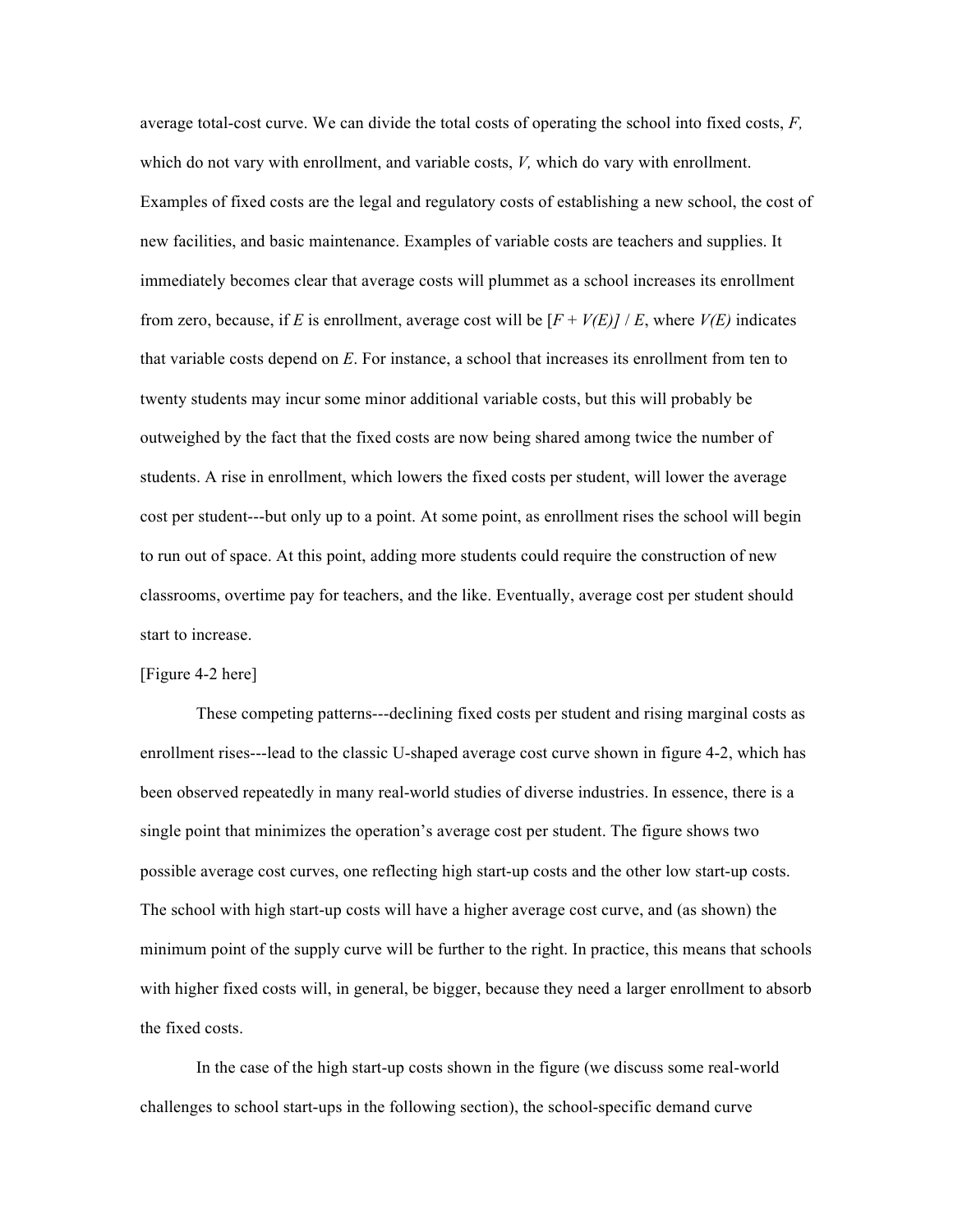intersects the marginal cost curve in the portion below the average total cost. At this point, the cost of providing this level of enrollment is greater than the revenue received, and the school will choose not to enter the market. By contrast, in the case of the low start-up costs, the same intersection point now lies above the average total cost curve. Schools will opt to enter the market in this case, since the cost of providing this level of enrollment is less than the revenue received, which indicates that the school would anticipate earning a profit from operation. High start-up costs imply that expanding existing schools will be far easier than building new schools.

It is also important to consider the implications of various regulations on both the decision to enter the market and the supply level. For example, regulation of the teacher labor market (such as credentialing) will potentially influence the costs of providing education. To the degree that these regulations increase the cost of provision, the average total-cost curve will be higher, therefore reducing the number of new school suppliers. In practice, there are several reasons that a competitive market structure may not always be the best one to consider in this context. For example, in rural areas there may be relatively few schooling options, which might imply that new school entrants will affect overall market conditions. Also, schools are distinct from one another in many ways, suggesting that they are not perfect substitutes for each other.

A market structure with large numbers of suppliers of a similar but somewhat differentiated product is referred to as monopolistic competition. The differentiation of product results in each school-specific demand curve having a downward tilt; the reason for this is that each school's product is a close---if not perfect---substitute for another. This downward slope signifies that a school is no longer a price taker and can choose the level of per pupil compensation that maximizes its profits.

This does not automatically mean that a school will be profitable, however. Although the school can determine the price, it cannot simultaneously determine the level of enrollment. Schools are still subject to the demand curve. In this case, the school will choose the level of enrollment such that the marginal cost of that level of enrollment is equal to the marginal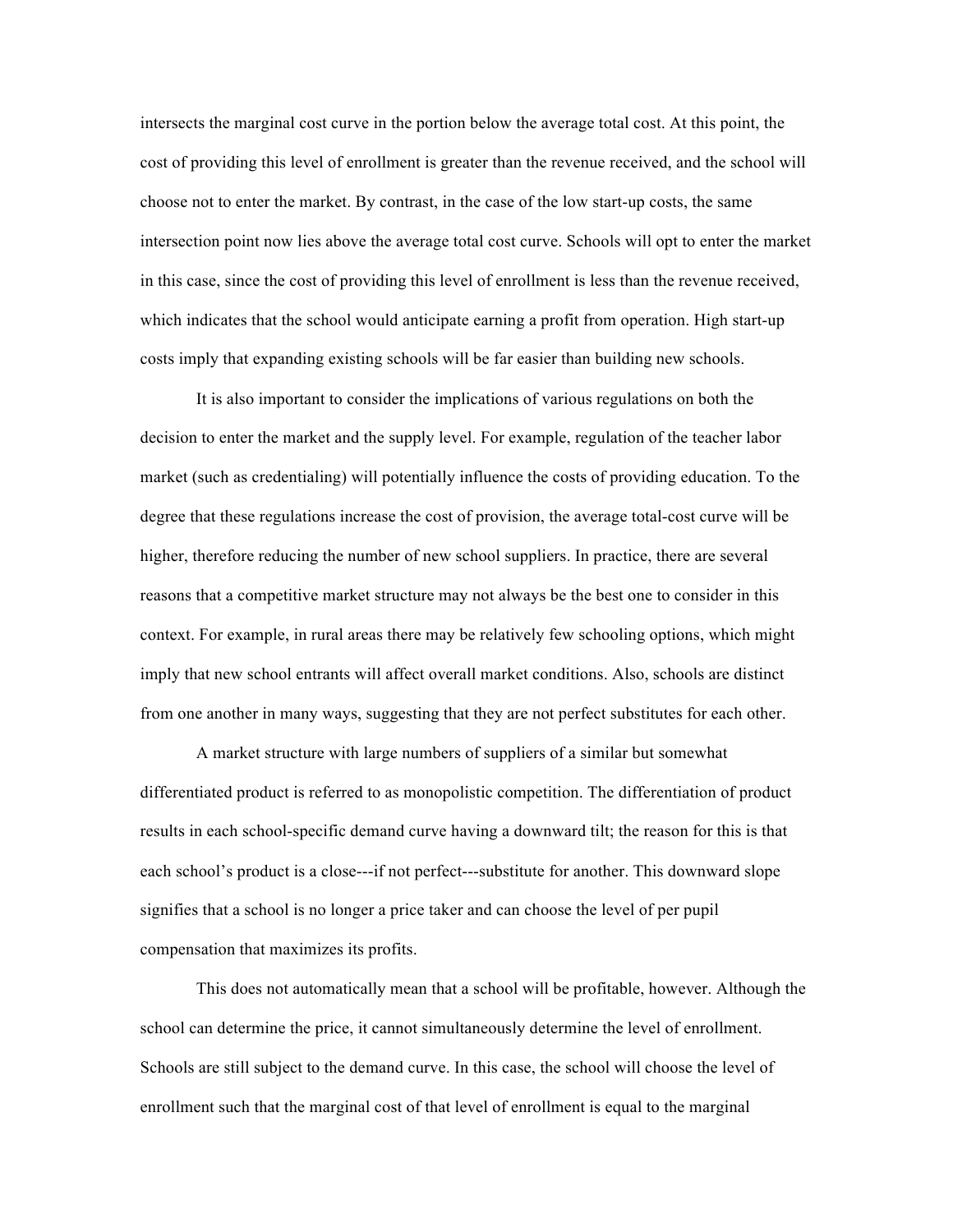revenue. As shown in figure 4-3, marginal revenue from admitting one more student is significantly below the demand curve. This pattern reflects the assumption in the monopolistic competition model that, to increase enrollment, the school must drop its price for *all* students. So if a school receives *P* dollars from one new student, its total increase in revenues is less than *P*. [Figure 4-3 here]

The entry decision that monopolistic competitors face is similar to the decision that perfect competitors face: if the profit-maximizing price they set is above the average total cost, then it will be profitable to enter. If the price is below the average total cost, then they will incur losses upon entry and will likely choose not to do so. With monopolistic competition, the demand curve that the school faces depends on the number of competitors and the degree of differentiation among the competitors. Roughly speaking, a school facing a steeper demand curve (fewer substitutes) will have greater profits than one facing a flatter demand curve. In this case, a school has greater incentive to offer a different product than other schools, thus decreasing the amount of substitutability to their competitors.

From this analysis it is clear that schools tend to base entry decisions on their expected compensation as well as the marginal and average costs they face. We have simplified the analysis by looking at a static rather than a dynamic picture of the school decisions. In reality, the average costs that schools consider will be over the length of time that they expect to incur the costs and receive the revenues. Clearly, then, the time frame of these anticipated costs and benefits will affect the cost and revenue curves they face. For example, there are costs associated with uncertainty. Greater uncertainty over how long a choice system will exist increases the costs to potential market entrants, thus reducing the likelihood of entry.<sup>iii</sup>

In the context of public school choice (that is, charter schools or private schools responding to voucher opportunities), the concept of price is a tricky one. From the school's point of view (which determines market entry), revenue per student is likely to be set by the state, either in the form of a voucher amount or per pupil funding for charters. Thus it would seem at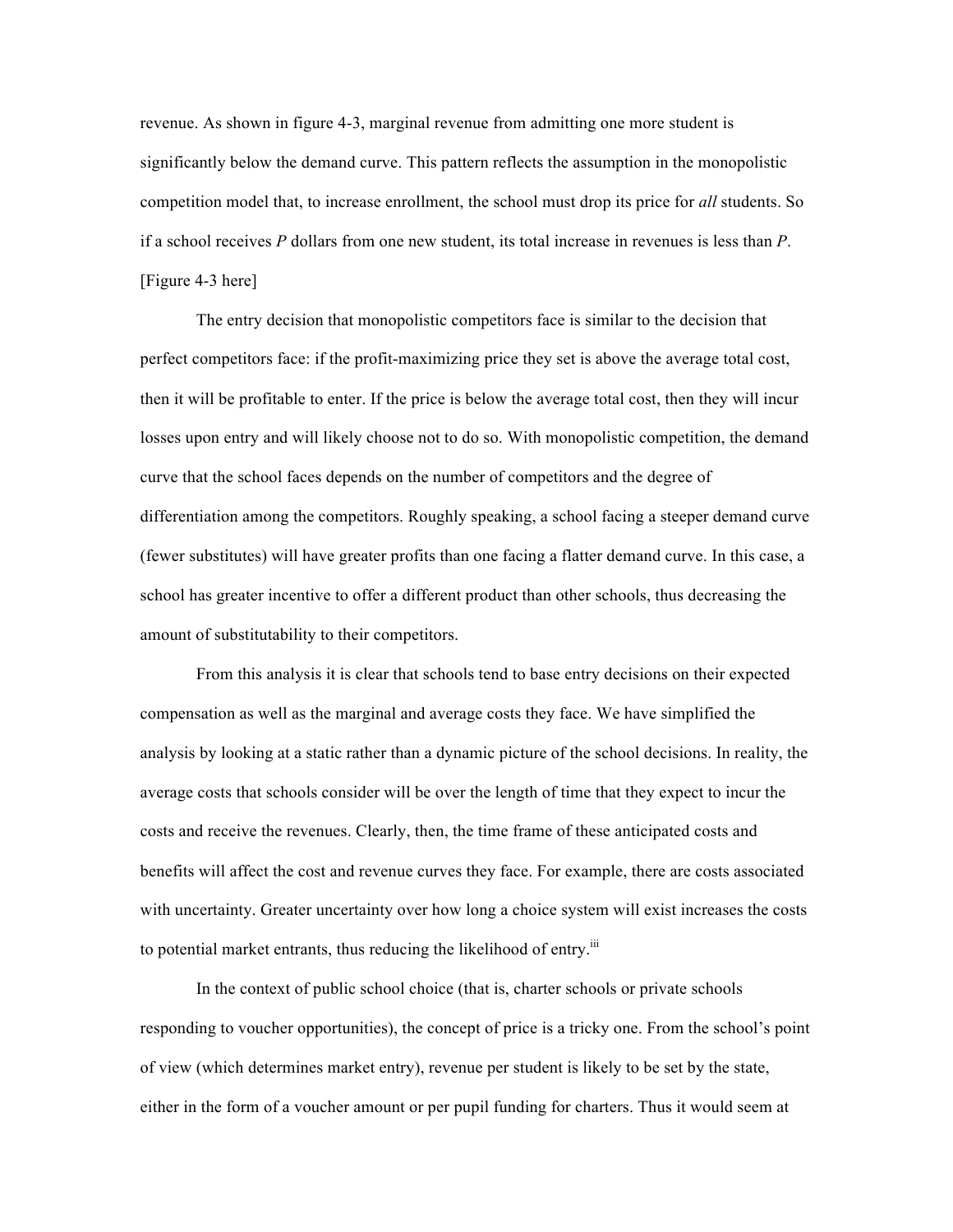first that all schools must be price takers and that price is determined not directly by market factors but by political power and institutional factors. However, in practice, successful charter schools are able to augment this revenue, or price, in a variety of ways. Many charter schools, though prohibited by law from charging tuition, do operate at significantly higher cost per pupil than they are allocated by the state: successful schools are able to raise these funds from corporations, foundations, and individual giving by parents. Thus to the extent that charter schools can stimulate this kind of supplemental demand, they can influence the market price and thus increase average revenue. Though it is not the common practice under current voucher programs, voucher schools could, in theory, charge tuition and require parents to "top off" the voucher amount.

The unusual price structure described above is consistent with the monopolistic competition model: as more and more successful schools enter the market, it will become increasingly difficult to attract these extra funds, sending the equilibrium price of schooling downward. From the consumer's point of view, public education is free, so there is no price except in the rare case of private schools that require tuition in addition to a voucher. For the most part, consumers wishing to choose among publicly provided options (whether they be charters or private schools participating in a voucher program) are making their decision based on product differentiation, not on price. Choice schools, then, unlike other industries, have less of an incentive to lower their cost of production (since it will not necessarily result in selling more of their product) and more of an incentive to differentiate themselves and achieve measurable results that will attract parents and students.

#### **Implications of the Theoretical Model**

We must emphasize the importance of uncertainty in determining how many new schools will open should legislative changes result in greater school choice. In fact, we might not even be able to anticipate all the different types of institutional arrangement that might emerge under such a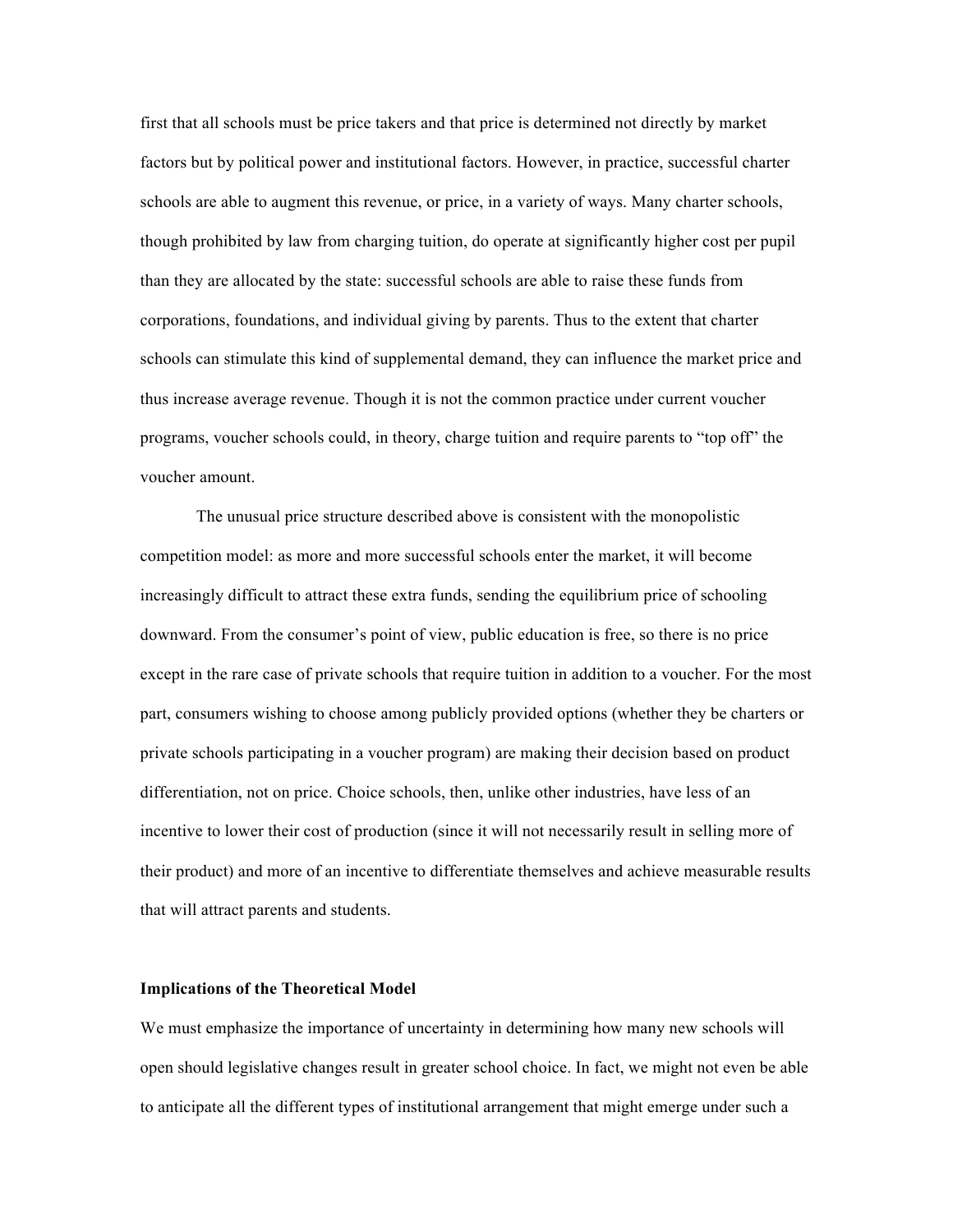scenario. For example, one might imagine public-private partnerships engaged in the operation of schools. But, for convenience, the discussion below focuses primarily on schools of choice that have been started under existing choice plans: charter and private schools.

Typically, the enabling legislation for charter schools can be changed by state legislatures without notice. Many states have already done so in the last five years. Similarly, imagine that a voucher system is set up by state-level legislation that, again, can be changed without notice. The prediction that comes out of this immediately is that new entrants to the schooling industry are going to be unwilling to build new schools. After all, the state legislature could cut the funding by half next year, or it could outlaw private provision altogether a few years into the future. This represents a large business risk for potential operators of new charter schools or voucher-funded schools. Therefore, new entrants would likely prefer to take over existing school structures rather than to *increase* the number of schools. One for-profit school operator, Edison Schools, is now following exactly this model.

Similarly, uncertainty about whether a choice school will be allowed to operate over a long period without changes to the funding environment or the regulatory environment could lower the demand for slots in such schools. Dozens of studies confirm that most people are highly risk averse. If parents are considering moving their child out of a regular public school to a charter school, they may hesitate if they worry that its funding might be cut or that the chartering authority might fail to renew the school's charter. This in turn can have a negative effect on supply, as potential school operators take into account the impact of regulatory uncertainty on the demand for choice by parents and students.

What policy changes could be made to lower both the start-up (fixed) costs and the marginal costs of new schools? The regulatory requirements to charter a new school or to open a new voucher-funded school will have a significant effect on fixed costs. Of course, even in the most lax of regulatory environments, the fixed costs of building a new school are substantial. Thus there are opportunities both for government and philanthropists to engage in activities that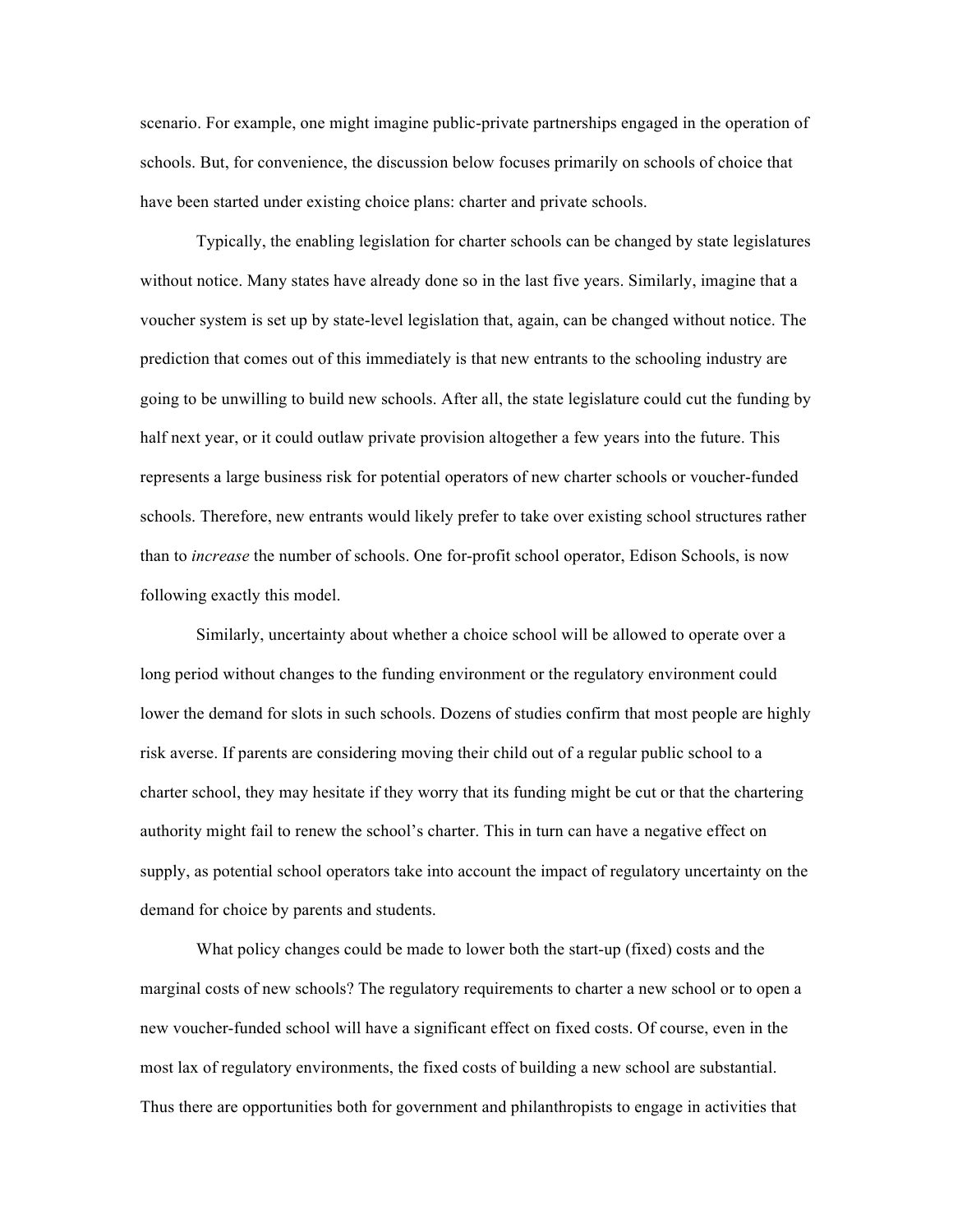would increase the likelihood of a supply response by pooling funding resources to finance the building of new schools of choice. Julian Betts (chapter 2, this volume), for instance, argues that-- - given the large fixed costs of building schools from scratch---creating small schools within an existing large school building could greatly increase competition and choice for parents without a need for new facilities.

As for the variable costs of operating a school, teacher and administrator salaries are typically the most important component. New charter and voucher schools generally do not have to adhere to collective bargaining agreements in their local districts. Also, teachers in independent schools will often accept slightly lower wage and benefits packages in return for greater autonomy. In addition, charter and voucher schools do not have tenure requirements, nor do they have the administrative overhead that districts carry, thus their marginal costs should be lower than regular public schools. However, they are still competing in a labor market that likely substantially overlaps the labor market that public schools draw upon, and thus they must offer reasonably competitive salaries to attract high-quality teachers.

Teacher licensure requirements also represent an important cost factor. If choice schools must follow the same guidelines in hiring teachers as regular schools, then this will, in general, increase the schools' costs. Of course, many argue that there are important reasons for requiring teachers to submit to lengthy credential processes. But this must be balanced against the claims of opponents of the current credentialing process, who argue that it creates a major barrier against entry of talented people into the teaching profession. Allowing recent college graduates, or midcareer professionals who have specialized in certain key subject areas such as math and science, to enter teaching through schools of choice without having first fulfilled the normal credentialing requirements has the potential to improve the quality of public education.<sup>iv</sup>

In concluding this section on implications of the theoretical model, we point out that economic models of competition predict that education will be provided *efficiently* thanks to the rigors of competition, but the theory does not predict whether education will be provided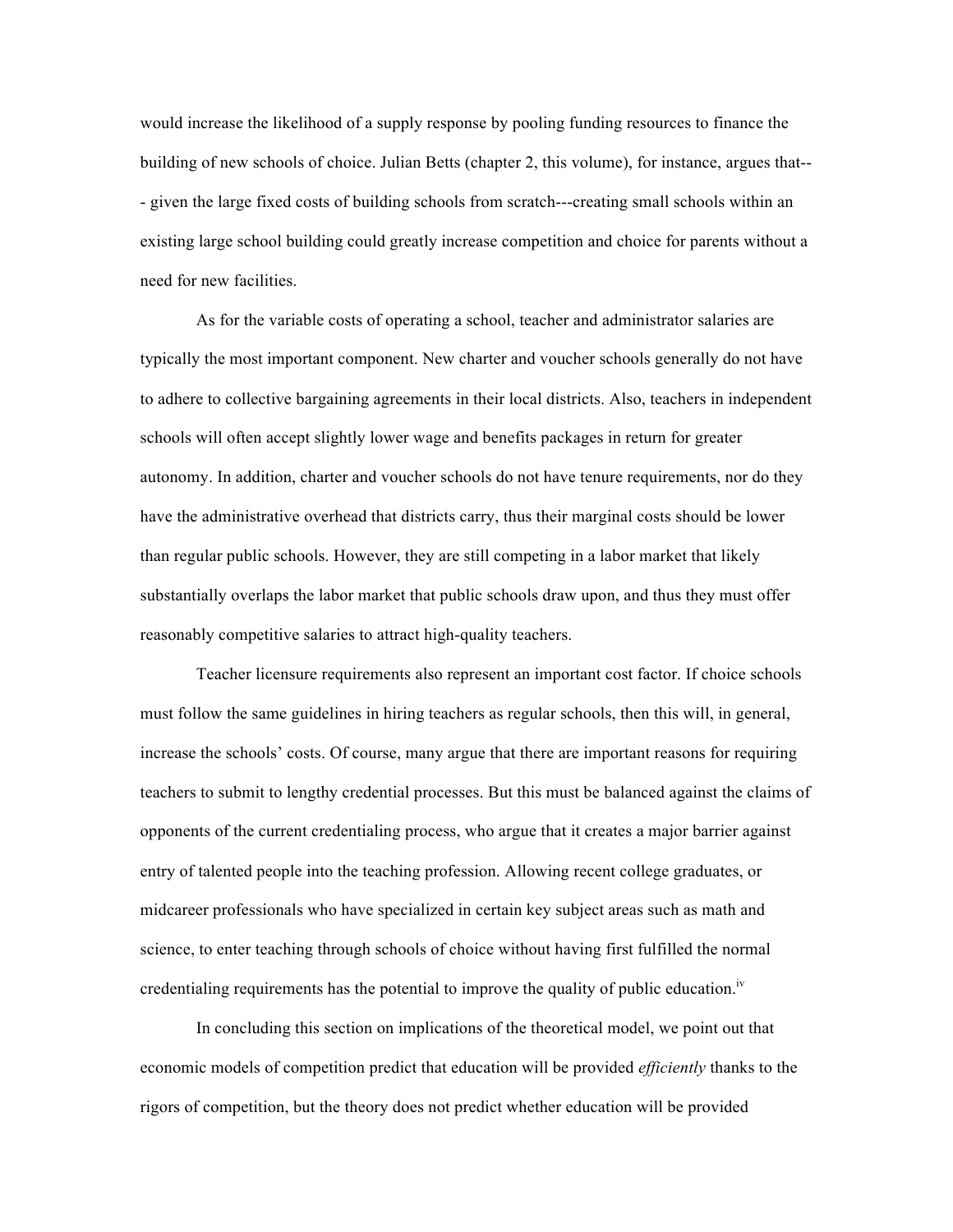*equitably*. Betts argues that competition can lead to unequal or equal allocations of outcomes across consumers, depending on how buying power is distributed across consumers. In the context of school choice, for instance, a voucher of \$2,000 to every student in a state would arguably aggravate inequalities in the quality of education between affluent and less affluent families; the former would be able to top up these vouchers so that their children could attend the most elite (and expensive) private schools, leaving less affluent families with much more limited choice. In contrast, a voucher system that allocates substantially more per student but that gives vouchers only to less affluent families could arguably do much to lessen inequities in educational outcomes.

The scenario in which public funds are targeted toward less affluent families, via needsbased vouchers or charter schools, presupposes that there exist (potential) school operators who would be willing to provide slots to disadvantaged students. We address this issue, as well as the broader issue of the responsiveness of new schools to economic incentives, in the following section.

#### **The Empirical Evidence on the Supply Side**

There are two distinct ways in which supply restraints can slow the development of a school choice system. The first concerns the number of potential school operators who are willing to enter the market. The second concerns the extent to which talented people are willing to teach in schools of choice. We consider both of these issues briefly.

The charter school movement is too new for researchers to have yet grasped the extent to which laws enabling charters to operate induce the entry of new schools. This is even more true of the impact of voucher programs, which to date have been implemented in the United States in only a handful of cities. In spite of this, we have learned something about supply responses in these situations. More broadly, we can glean evidence from research that examines where and why private schools are established.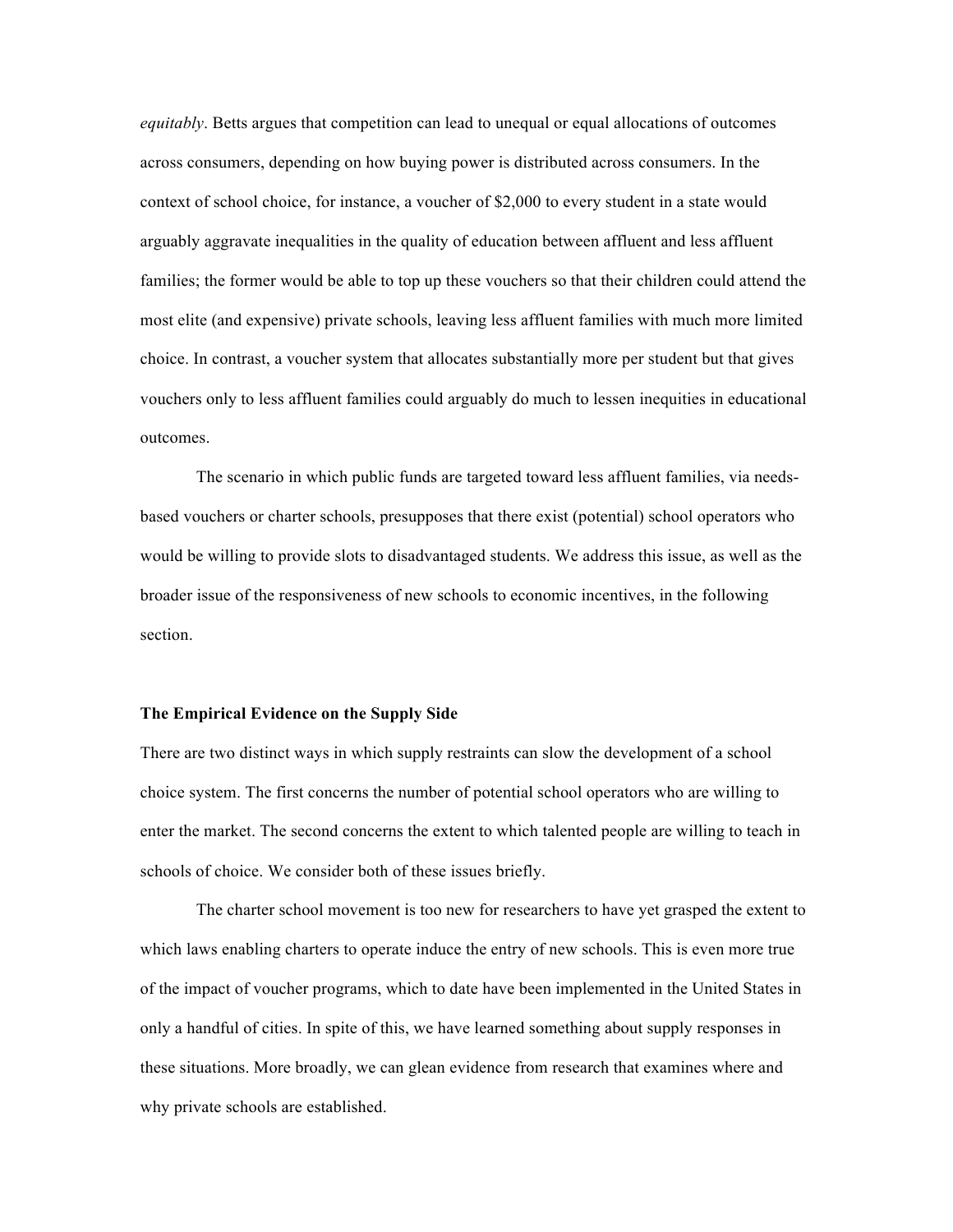#### **Supply of Choice Schools**

Some of the best evidence to date on the supply of choice schools may come from a related but distinct literature that examines the location decisions of private schools. The most developed research in this regard, by Thomas Downes and Shane Greenstein, studied the location of private schools in California during  $1978--80$ . Downes and Greenstein find that private schools are more numerous in public school districts with more children living in poverty. The elasticity of private school slots with respect to the share of children living in poverty in the local area varies from 0.0 to 0.2. Thus the elasticity of 0.2, for instance, indicates that a 10 percent increase in child poverty is associated with a 2 percent increase in the provision of private school slots. This result suggests that, on average, private schools are more likely to locate in poorer areas. However, a countervailing finding is that private schools are more likely to locate in areas with a greater share of highly educated adults. For instance, they find the elasticity with respect to the share of high school graduates in the local population is about 1.0--4.0.

Another characteristic that the authors use is average income in the area. They do not find a strong link between income and provision of private schooling. There are many ways to interpret these results; one is that private schools (many of which are religious) are mission based and seek to serve needy students. Another interpretation is that in high-poverty districts with pockets of gentrification there is greater demand for private schools so the white middle class can escape sending their children to school with the poor children in the public school district. In suburban districts, where income is more uniform, there is not this demand, thus the finding of fewer private schools.

Downes and Greenstein also report that private schools are responsive to the level of crowding in public school classrooms. They find that the elasticity of private school slots with respect to the local public school pupil-teacher ratio is about 4.0. This is an extraordinarily high effect, suggesting, for instance, that a 10 percent increase in the local pupil-teacher ratio is related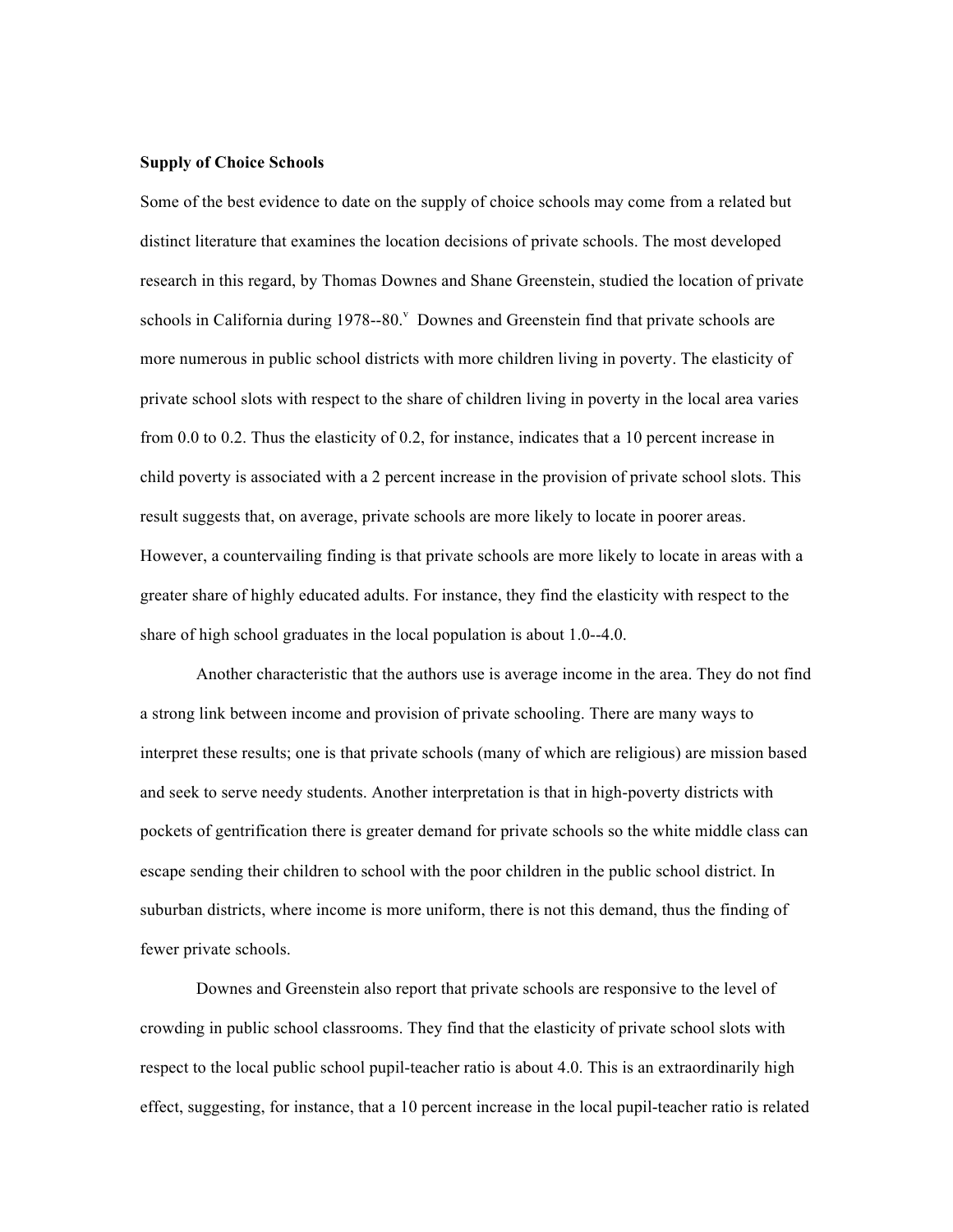to a 40 percent increase in the provision of private school slots. To the extent that parents value smaller classes, this is exactly the sort of supply response that one would hope to engender in a broader system of school choice. It promises that private school provision could equalize school quality to some extent. The vast majority of private schools in the United States are religious, so it comes as little surprise that Downes and Greenstein find that the location of private schools is positively related to the percentage of the local population that is of the same religion and denomination.

More recently, Lisa Barrow has studied private school location in Chicago as a function of characteristics of the local zip code.<sup>vi</sup> Her findings do not match those of Downes and Greenstein very closely. This could reflect the fact that the two sets of studies are of two different times and places. Furthermore, the Chicago study uses a relatively small sample as well as a very narrow definition of neighborhood that could well be much smaller than the attendance area for a typical private school, thereby missing some of the relations the California studies have found. One important area of agreement between the Downes and Greenstein and the Barrow studies is that private school location does not appear to respond much at all to the racial and ethnic mix of the local area. This finding is relevant, given concerns that increased school choice could spell increased racial segregation. Overall, these studies suggest that the supply of private school slots is quite responsive to the conditions of local public schools districts, as one might expect.

Of course, this does not tell us much about how private schools would react to the provision of public funds through a wholesale voucher program, and these results do not say anything about charter school provision. Less formal evidence on voucher programs and charter schools suggests that the supply of these schools can be very responsive. For instance, charter school growth has been quite impressive nationally, suggesting that even with today's fairly strict rules, new schools enter the market. In Arizona, which has been among the most aggressive states in encouraging the development of charter schools, roughly 7--10 percent of public school students had enrolled in charters by 1998--99.<sup>vii</sup> In Washington, D.C., more than 10 percent of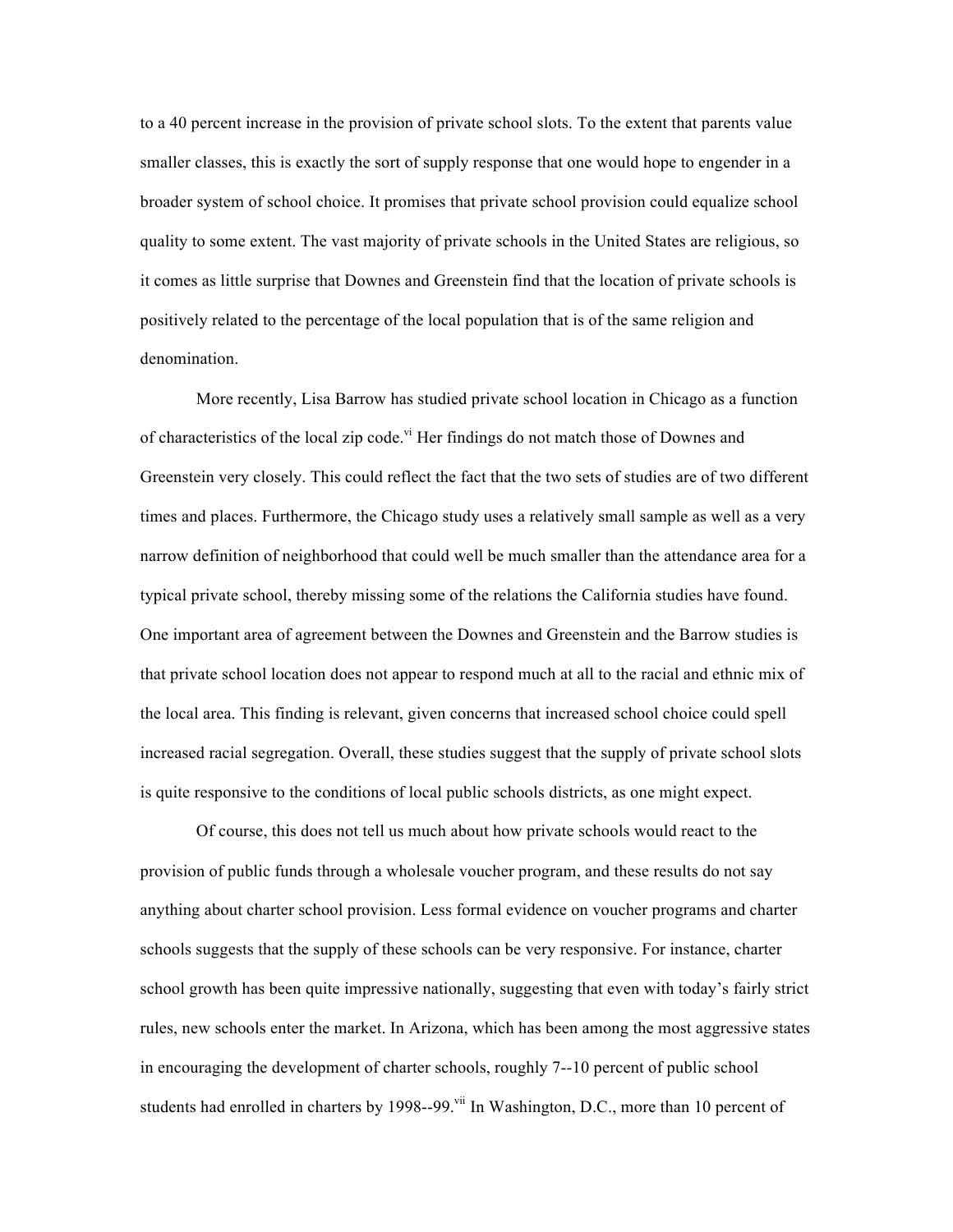students are enrolled in charter schools. Research by Jeffrey Henig and Jason MacDonald suggests that these charter schools are more likely to be established in high-minority, middleincome areas and that their establishment is sensitive to both economic and political considerations.<sup>viii</sup> For example, they tend to locate in areas of the city with high need (in the sense that the achievement of public school students is poor) and with less competition from private schools.

Experiments with vouchers also provide important hints that a major voucher program could increase the supply of private school slots considerably. Brian Gill and co-authors report on Milwaukee's long-running voucher program.<sup>ix</sup> Many of the new schools opened after the program was expanded to allow for the participation of religiously based schools, and many of these new schools tend to focus specifically on voucher students, signifying a strong supply-side response to vouchers. $x^x$ 

# **Supply of Teachers**

We know surprisingly little about how the existence of private schools, charter schools, and voucher programs affects the supply of teachers. If teachers are unwilling to work in such environments, the development of a widespread choice system, even in the most generous of regulatory environments, could be constrained.

In one of the most relevant studies to date, Caroline M. Hoxby surveyed charter school teachers and merged this information with data from the Schools and Staffing Survey on private and public school teachers. $x^i$  One of the central questions Hoxby asked was, Which types of school have a greater share of teachers with certain characteristics? Table 4-1, calculated from raw data in the unpublished version of Hoxby's study, provides some answers. Regular public schools ranked first in just two categories: the share of teachers who were fully credentialed and the share holding a master's degree (and charter schools were tied for first in the latter category). Charter schools ranked at the top of a number of other important categories, including the share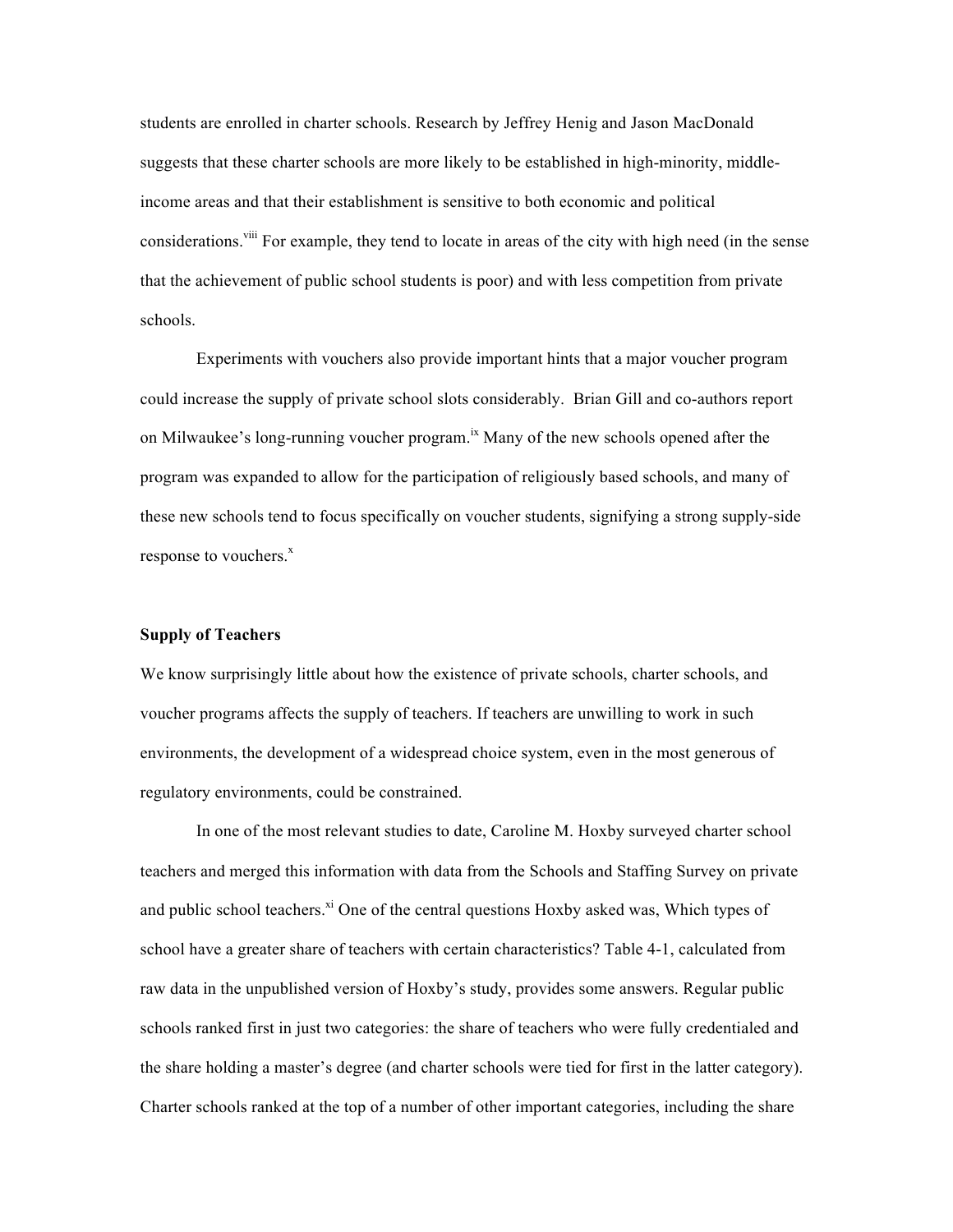of teachers with a math or science major in college and the selectivity of the college from which teachers graduated. Private schools also tended to outrank public schools. Hoxby used these rankings to conclude that the expansion of school choice could increase the average quality of teachers in the United States. Of course, an important limitation of this research is that the charter school movement is still so small that it is impossible to predict whether these patterns will persist if and when charters and other schools of choice become more prevalent.

Dale Ballou and Michael Podgursky suggest that a divergence in hiring practices between public and private schools could explain why private schools tend to employ teachers with greater skills in certain dimensions.<sup>xii</sup> They found that private schools have a less compressed teacher pay schedule, allowing pay to be linked more closely to skills. For instance, teachers with subject mastery in areas that are perennially in short supply can be paid a premium. The authors also provide evidence that private schools are more likely than public schools to hire teachers with high ability (as measured by test scores).

While this literature is far too limited to allow for a prediction of the outcome should school choice expand in the future, it does suggest that private and charter schools may bring talented people into the teaching profession, especially if they are not governed by public school licensure requirements.

## **Practical Barriers to Market Entry**

The previous sections outline a theoretical model and initial empirical data that help to predict which factors may stimulate or constrain a greater supply of schools. They also reveal how little is in fact known about the supply responses of private and charter schools. This section draws on the experience of school practitioners to illustrate the greatest barriers to entry faced by charter schools. It then focuses on case studies of three San Diego charter schools to show the complex circumstances and institutional alliances that give rise to and nurture successful charter schools.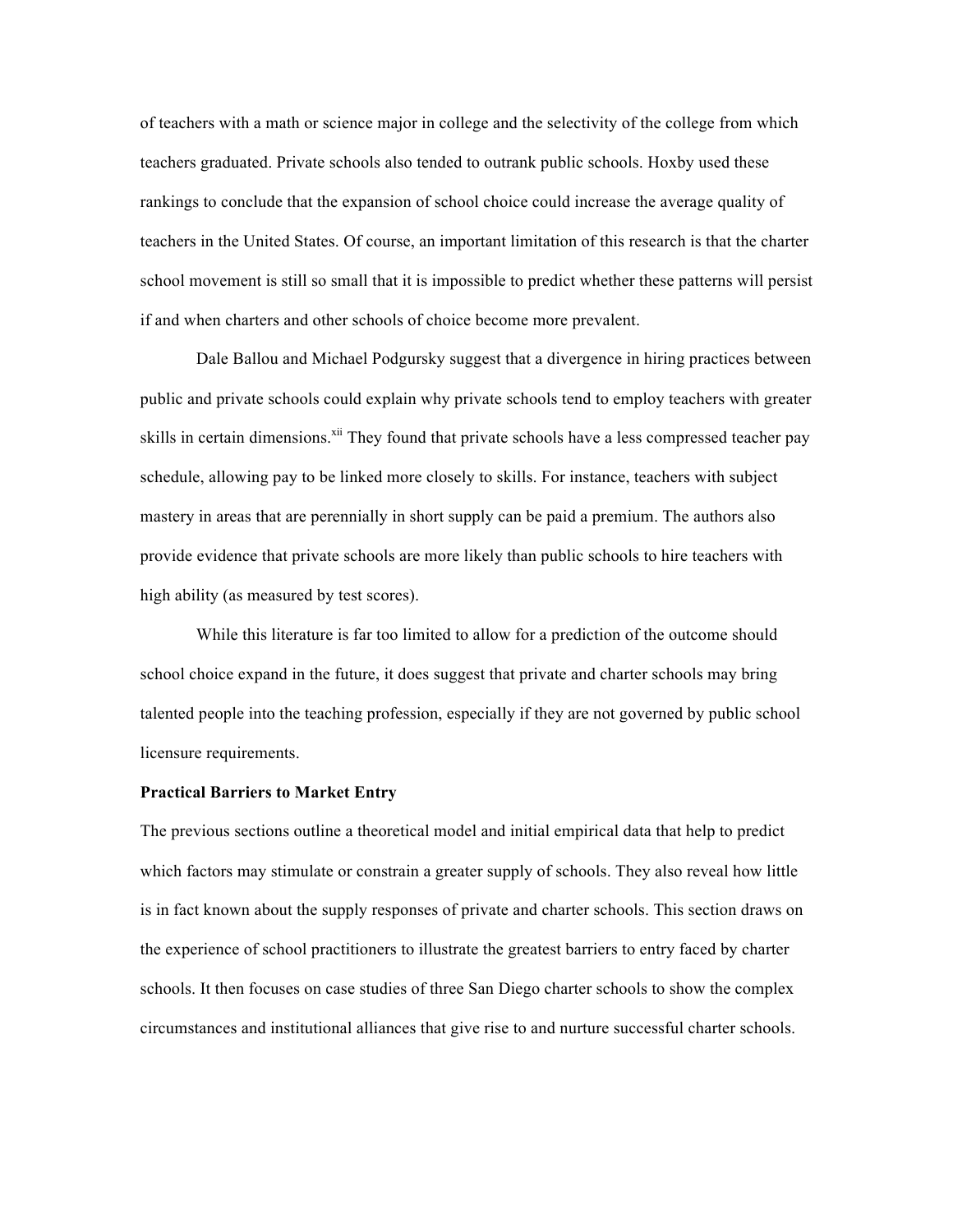#### **Barriers**

From a market standpoint, perhaps the number-one barrier to successfully operating a charter school is that initial approval and continuing oversight is by the local school district, whose schools are the charter's main competitors. If charter schools are successful and grow, they often are perceived as draining money from the district. In most states, charter school funding flows through school districts, which can apply fees and assessments based on the district's cost overruns, and charters have no recourse but to pay. As a result, charter schools cannot survive without the tolerance and, indeed, the support of their districts. One of the few districts with a different regulatory arrangement, Washington, D.C., also has the greatest market penetration of charter schools. The city has a separate charter board, which grants and oversees charters.

The market models outlined in the previous sections postulate fixed or start-up costs as another significant barrier to market entry, and this is indeed true in practice. Purchasing land and building a school adequate for 300 students typically costs between \$3 million and \$4 million. Anita Landecker of ExEd, a charter school developer in Los Angeles, points out that this barrier is especially high in California, where real estate values are exceedingly high, even in lowincome areas. According to Landecker, to pay market rent or conventional debt service on a suitable property would cost approximately \$1,500 per student, or 20--30 percent of total per pupil revenue. By contrast, in-district charters pay a fee of about 3 percent of their revenue to lease district space. This single factor keeps many choice schools out of the market.<sup>xiii</sup>

Zoning and building regulations create additional obstacles to opening a school. In some areas, these regulations are so prohibitive that schools without major funding will seek buildings previously occupied by other schools. Paul Hill worries that the supply of new choice schools may be limited in some cities to the "number of abandoned Catholic school buildings."<sup>xiv</sup> It should be noted that, although building regulations increase costs and thus constrain supply, many of them are necessary and serve the common good. Most of us want our children to go to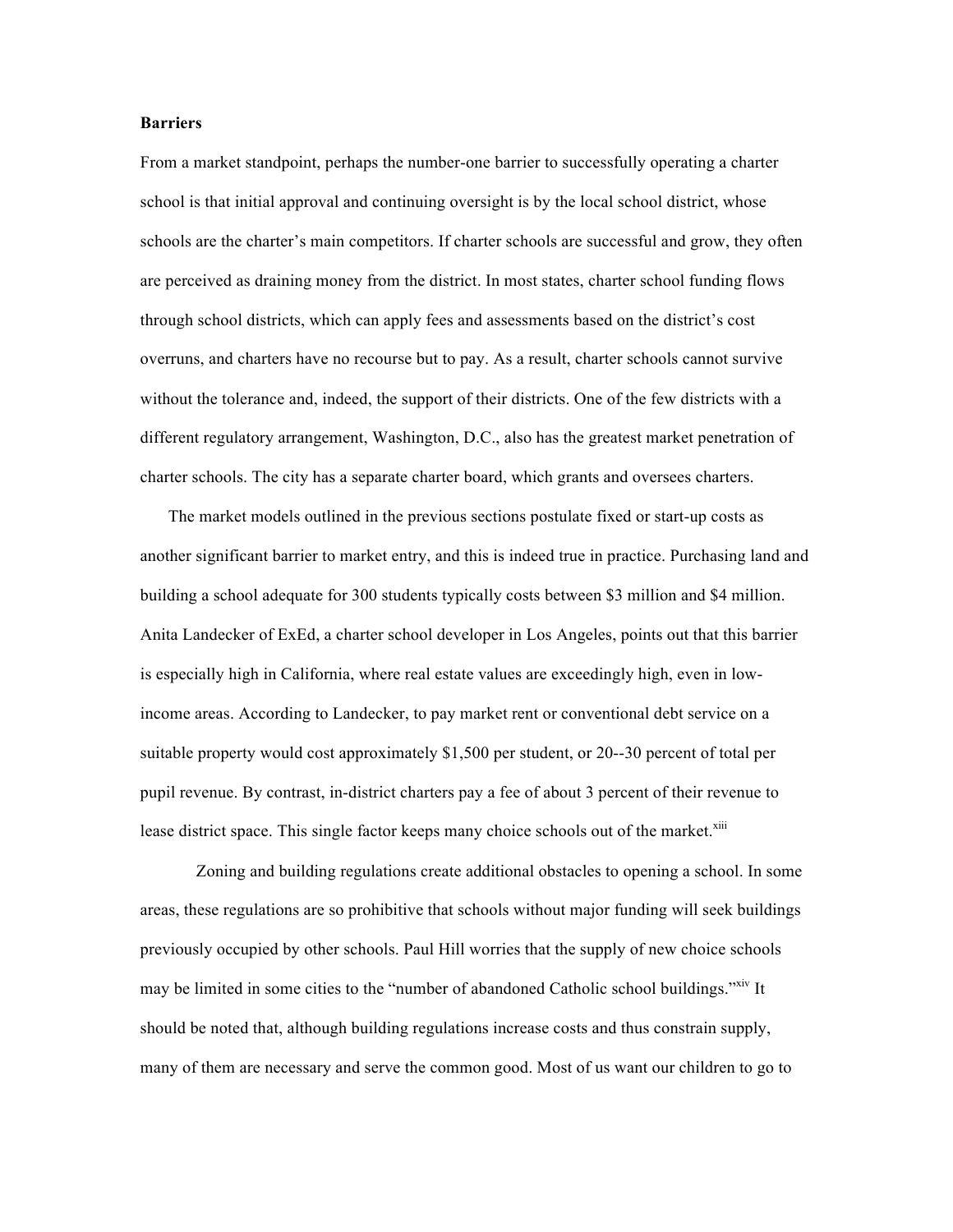school in a building with fire sprinklers, for example; yet if sprinklers were not required, a substantial number of schools would not have them.

The facilities barrier is perhaps the most recognized barrier in policy circles at both the state and federal levels, and there have been several attempts to ease it. A new federal program (New Markets Tax Credits) will provide tax credits to investors in charter school facilities in lowincome neighborhoods; another program provides for a guarantee pool to entice more lenders into the unknown and risky market of charter school facilities financing. Both of these approaches are very promising though currently limited in scale. At the state level, efforts have focused on altering traditional public school bonding programs to accommodate charter schools. In California these efforts have not borne fruit: districts that already have major space and financial woes are not willing to make room for charters. State-level bond allocation procedures are so complex, overregulated, and time consuming that most charter operators are unable to tackle them. Tying charters into district facilities may not be the most cost-efficient approach either. Eric Premack of the Charter Schools Development Center likens bond-financed school facilities to the huge public housing projects of the 1960s, when layers and layers of regulation and purported economies of scale gave rise to expensive behemoths like Cabrini Green and Robert Taylor Homes in Chicago. Private developers are now taking those projects apart, using flexible subsidies to create smaller-scale, more cost-effective housing that mixes income levels. Premack advocates "a flexible, 'Section 8--like' subsidy" that charters could use for rent or mortgage payment. The challenge would be to authorize such a subsidy for ten years. "California had it for one year, but it was wiped out by the budget crisis."<sup>xv</sup>

A related barrier is simply the limited amount of per pupil funding that charters or voucher programs receive from the state. Charter schools are supposed to receive the same per pupil funding as public schools in their state or district do, but in practice they receive considerably less. Districts receive substantial transportation and special education funds, making their per pupil revenue significantly higher than the allocation that charters receive. These two are related,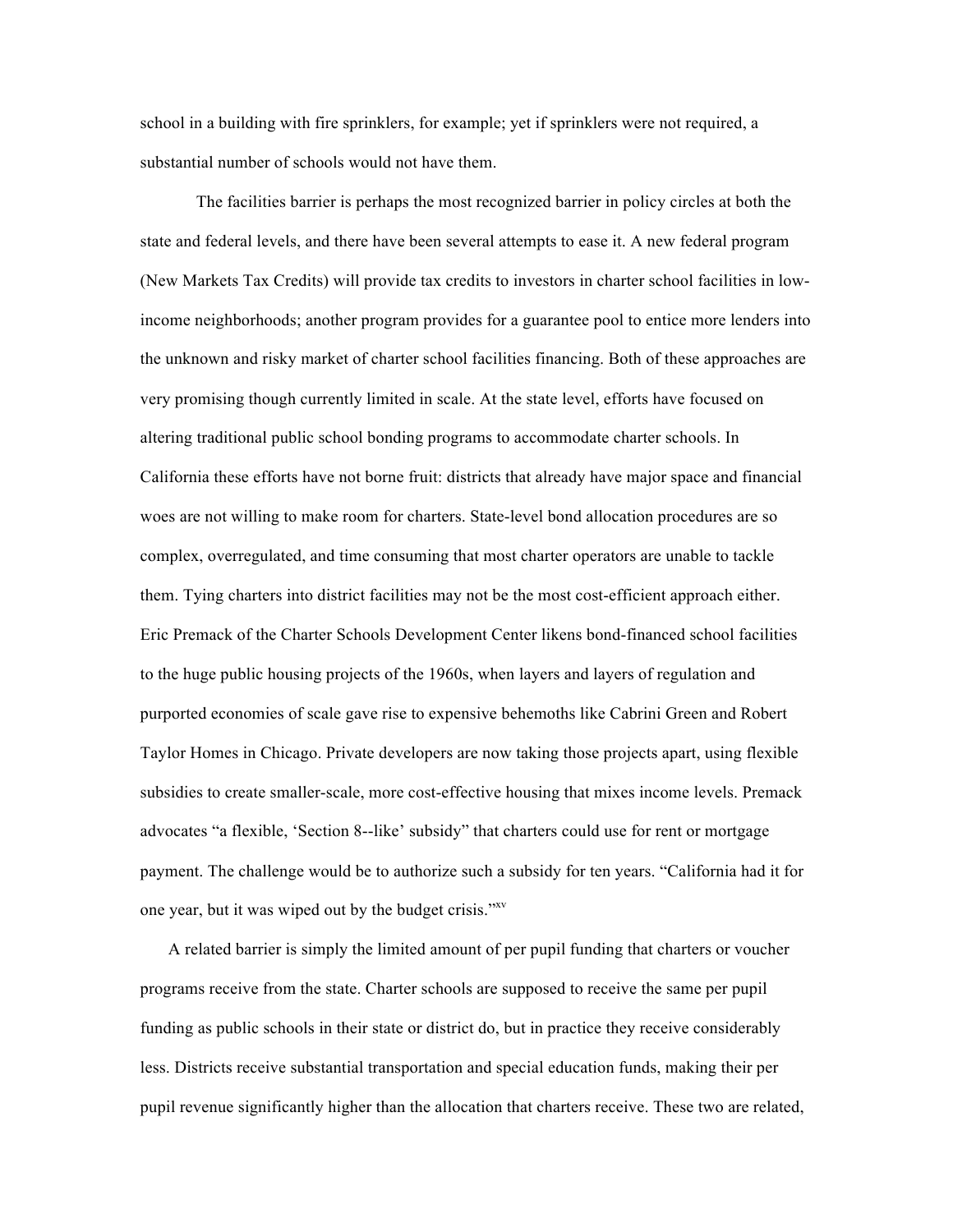since facilities represent most schools' greatest expense, outside of wages and salaries. If facilities cost only 3 percent of a school's budget, instead of 20--30 percent, current per pupil funding would be adequate. Conversely, if per pupil funding were increased, charters could afford to pay market rates for facilities. Per pupil funding for charter schools does not provide for transportation, which can cost between \$300 and \$500 per pupil per year. Given the residential segregation of most major cities, implementing a widespread choice system without transportation assistance risks creating a system of segregated schools that mirrors residential patterns.

In addition to per pupil operating funding, schools need start-up working capital. Per pupil funding starts the day the school opens, but there are considerable earlier costs to planning and developing a school, on average about \$400,000 per school. The federal government has a charter schools grant program, administered by the states, the purpose of which is to offset some of these costs, and it plays an extremely important role in enabling new schools to enter the market. However, the program is designed to fund a relatively small number of schools each year and would have to be considerably expanded were a full-scale choice program to be implemented nationwide.

A *Los Angeles Times* article tells the sad story of an approved charter school that closed its doors before admitting its first student, ostensibly due to "red tape and high costs". XVI Eric Premack calls this "re-regulatory creep" and confirms that it is taking place at both the federal and state levels.<sup>xvii</sup> Charters, which began as a way to deregulate education, are now facing new layers of regulation and reporting requirements related to funding streams, student assessment, and teacher credentialing.

A final barrier to market entry, and perhaps even more to sustaining a successful school, is the instability of funding for charters and the fragmentation of legislation and regulation. Every state has different authorizing legislation, and every district has complete power to regulate and extract fees. This makes it risky to enter the market and difficult to attract investors or lenders to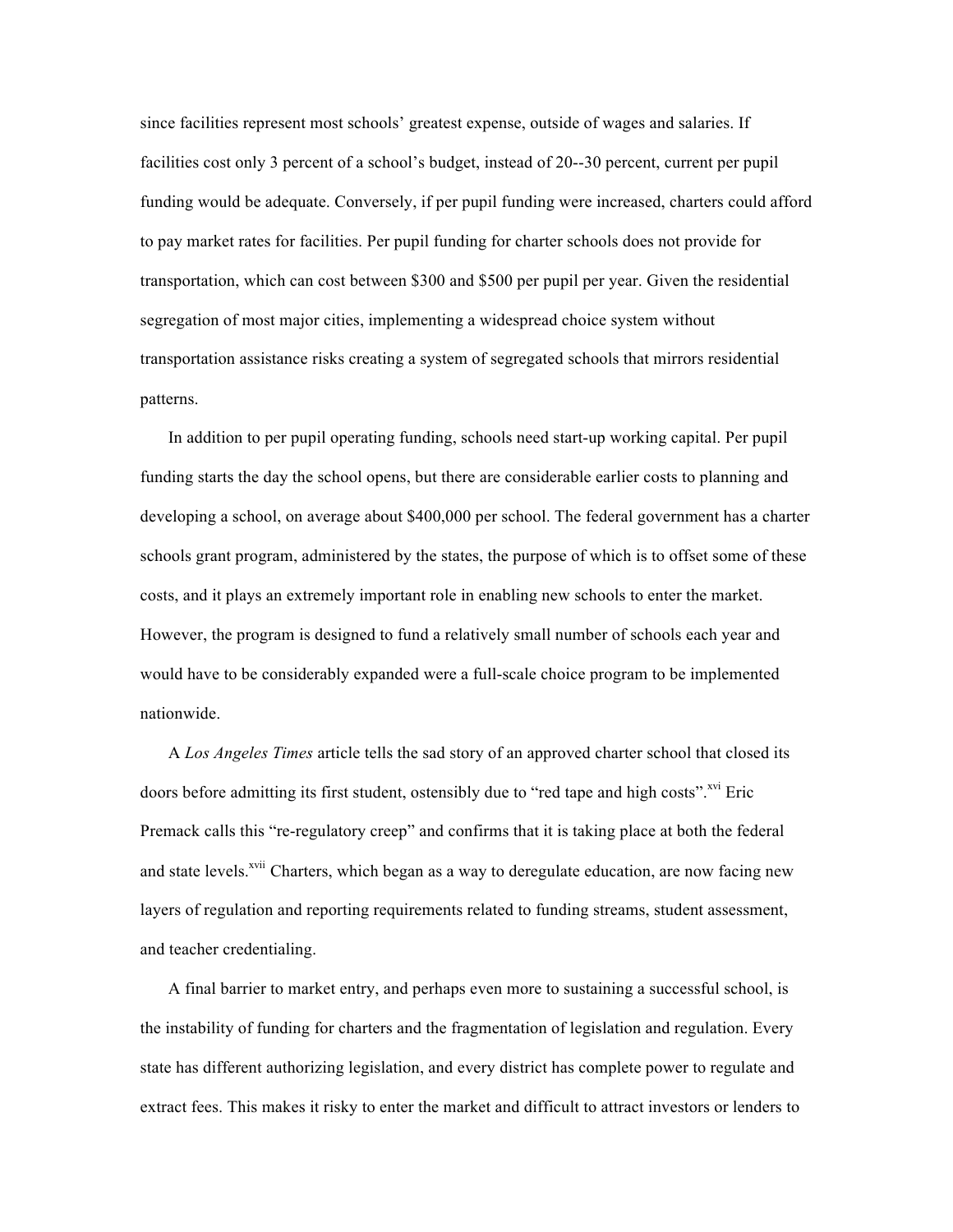the venture. It would likely take a nationwide program---and a number of years of stable funding- --before operators would enter the market on a scale comparable to other public funding-stream markets, such as housing or health care.

#### **Case Studies**

The Preuss School, affiliated with the University of California at San Diego (UCSD), serves 750 limited-income students in grades  $6-12$ <sup>xviii</sup> The main impetus for the creation of the school was the perceived need to increase socioeconomic diversity on University of California campuses by providing a single-track, rigorous curriculum to students from less affluent families. To prepare high-achieving, low-income students for the university, UCSD faculty and administrators decided to create a charter school. Students are admitted to the school by lottery, and applicants are limited to those whose parents have no college degree; in addition, students must qualify for federal meal assistance. A major capital campaign was undertaken to raise funds for the \$13 million facility, led by Peter Preuss, a University of California regent and local philanthropist.

The Preuss School was able to surmount the initial barriers to market entry through its affiliation with the university. It offsets limited per pupil funding through ongoing fund-raising, helped out by its university link and by its widely perceived role in righting inequity and creating equality of educational opportunity. Favorable relations with the chartering school district, San Diego Unified School District, ensured transportation funding and made regulation and oversight relatively smooth during the 1999--2002 period. Students have performed well on the state test and are making unusually good progress on completing the "A-G" courses, which refer to the courses in seven subject areas required for students to become eligible to attend the University of California and California State University systems.

The Preuss School; charter was up for renewal in fall 2003. Facing a difficult budget situation, the chartering district did renew the charter in 2003, but rescinded all financial support for transportation. For the 2003--04 school year, the Preuss School instead leased buses from the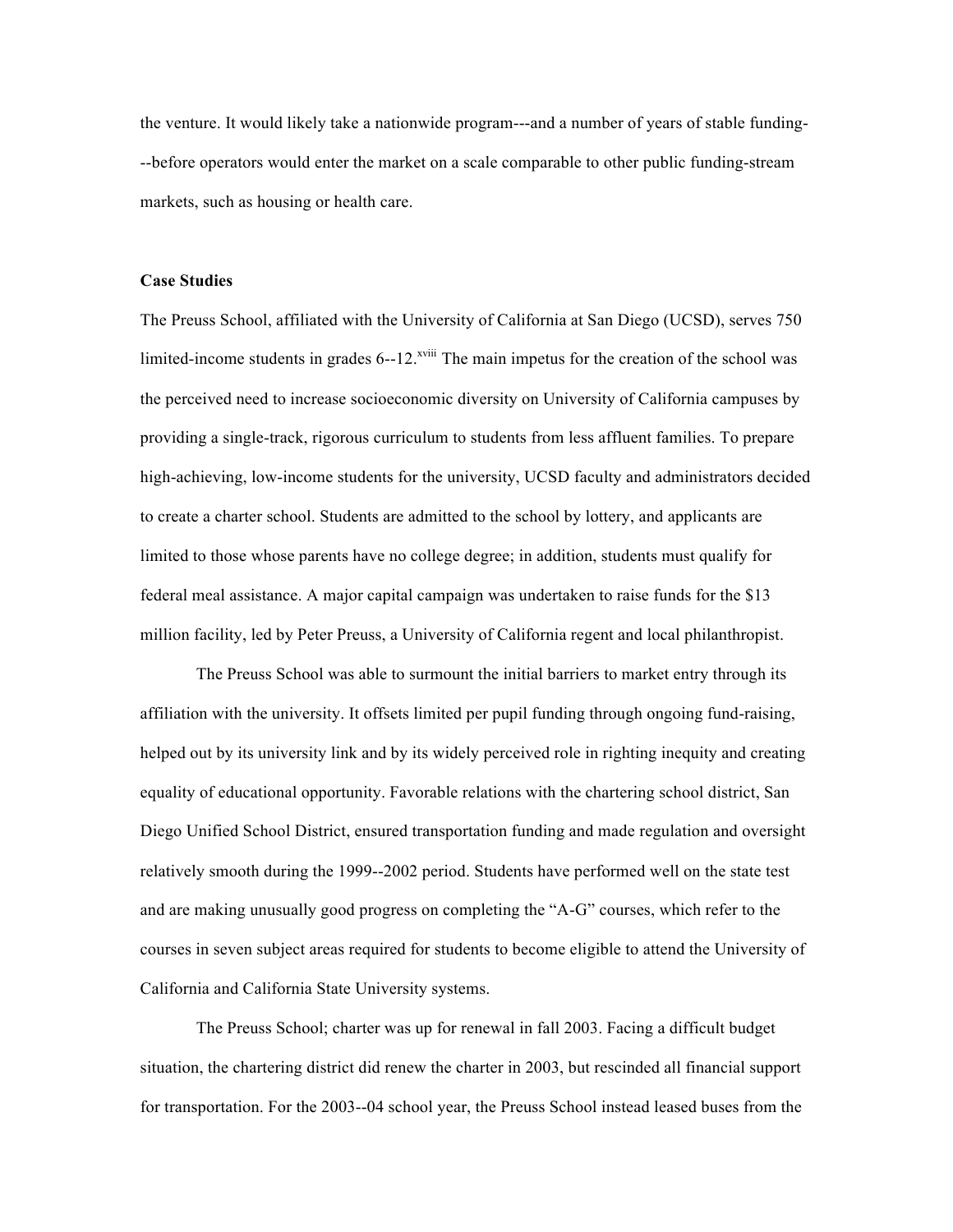district, paid for out of its general funds. This cutback by the district is clearly a costly blow to the school, as by design almost all students are bused to the UCSD campus from relatively disadvantaged neighborhoods, many of which are fifteen or more miles away. The cutback represents roughly a 7 percent cut in funding for the school, at a time when other (state) sources of funding that finance the school's longer school year and longer school day were also at some risk because of California's current fiscal crisis. This episode provides a vivid example of the budgetary uncertainties and risks that charter schools face.

Explorer Elementary Charter School, a K--6 school that focuses on individualized learning, interdisciplinary curriculum, and social intelligence was started in the context of a districtwide reform that standardized curriculum and teaching methods and was perceived by many as rigid. The initial planning group was then joined by a group of parents who were disaffected from their private school. Although it enrolls by lottery as well, due to its focus and its location in a relatively affluent area near a university, Explorer has attracted highly educated, high-income families. Thus while it has no affiliation with a powerful institution, it is able to draw on its parent body for ongoing fund-raising to offset limited per pupil funding. An initially oppositional relationship with the district has now become more favorable due to several years of high and consistently improving test scores. Explorer is still struggling with the facilities barrier but will likely surmount it in the next few years.

The initial idea for High Tech High came from corporate leaders who saw local labor shortages in the high-tech industry on the one hand and inadequately trained young people on the other. The 400-student high school focuses on project-based learning and integrating students of diverse backgrounds in nontracked classrooms. Initial success has led to the creation of a middle school for grades 6--8. Strong corporate relationships helped overcome start-up costs and continue to help with the ongoing challenges of limited per pupil funding. Even with these powerful connections, the facilities barrier is proving extremely challenging; banks shied away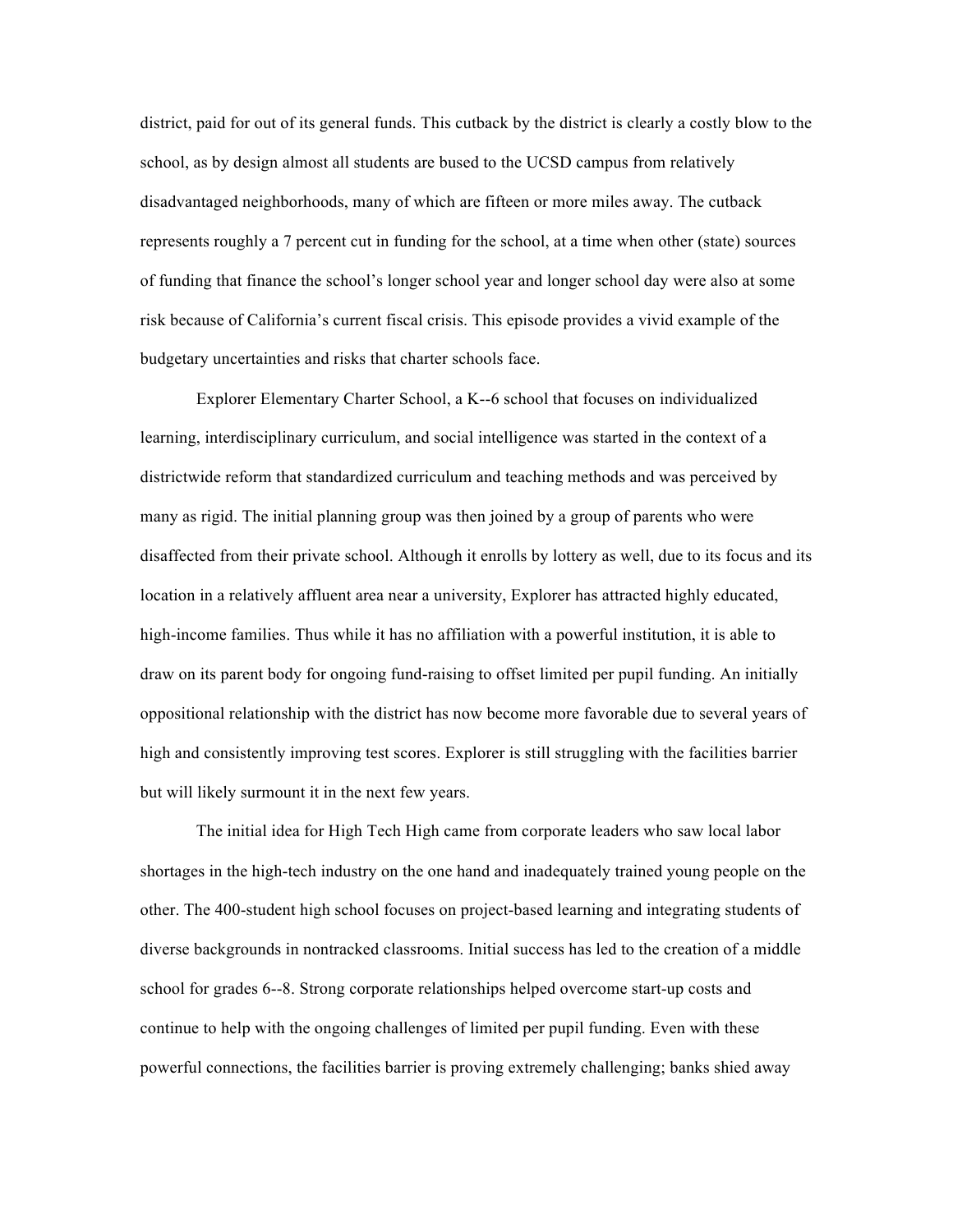from long-range financing, given the school's five-year charter, and required either a personal guarantor, a shorter term loan, or a higher interest rate.

Because the students at High Tech High come from throughout the metropolitan area, transportation is a critical issue. Initially, the school rented buses from the district and expected the district to subsidize the cost, as the school paid an integration encroachment to the district and the school is integrated. The district balked, and the school sought and received a federal grant through the Workforce Investment Act. This grant covered transportation costs for the first three years of the school, but it ended early because of federal cutbacks. The school no longer provides transportation but subsidizes the bus passes of those students who qualify for federal meal assistance. This change will undoubtedly limit the student pool to those who are highly motivated and further illustrates the financial challenges that charter schools face, particularly if they are not neighborhood schools and seek to be integrated by race and class.

These three examples of highly successful charter schools, though quite different, share common features. Each responded to a very significant context and need, which then translated to a clear mission around which public support and funds could be rallied. Each had access to resources and power, either through the parent body or through affiliation with powerful institutions. Each has had consistently high test scores, helping them to weather criticism or attacks from regulators. What is most sobering though, is that each school, despite great success and significant advantages, is still struggling to operate comfortably.

## **Conclusions and Policy Recommendations**

Market theory predicts that the supply of new schools depends crucially on market price and cost structure. Practical experience shows that these, in turn, are significantly influenced by the political and regulatory environment that schools face, both in terms of per pupil funding and ongoing regulations that can ultimately be prohibitive. In short, lower per pupil funding and greater regulatory costs will constrict the supply of new schools.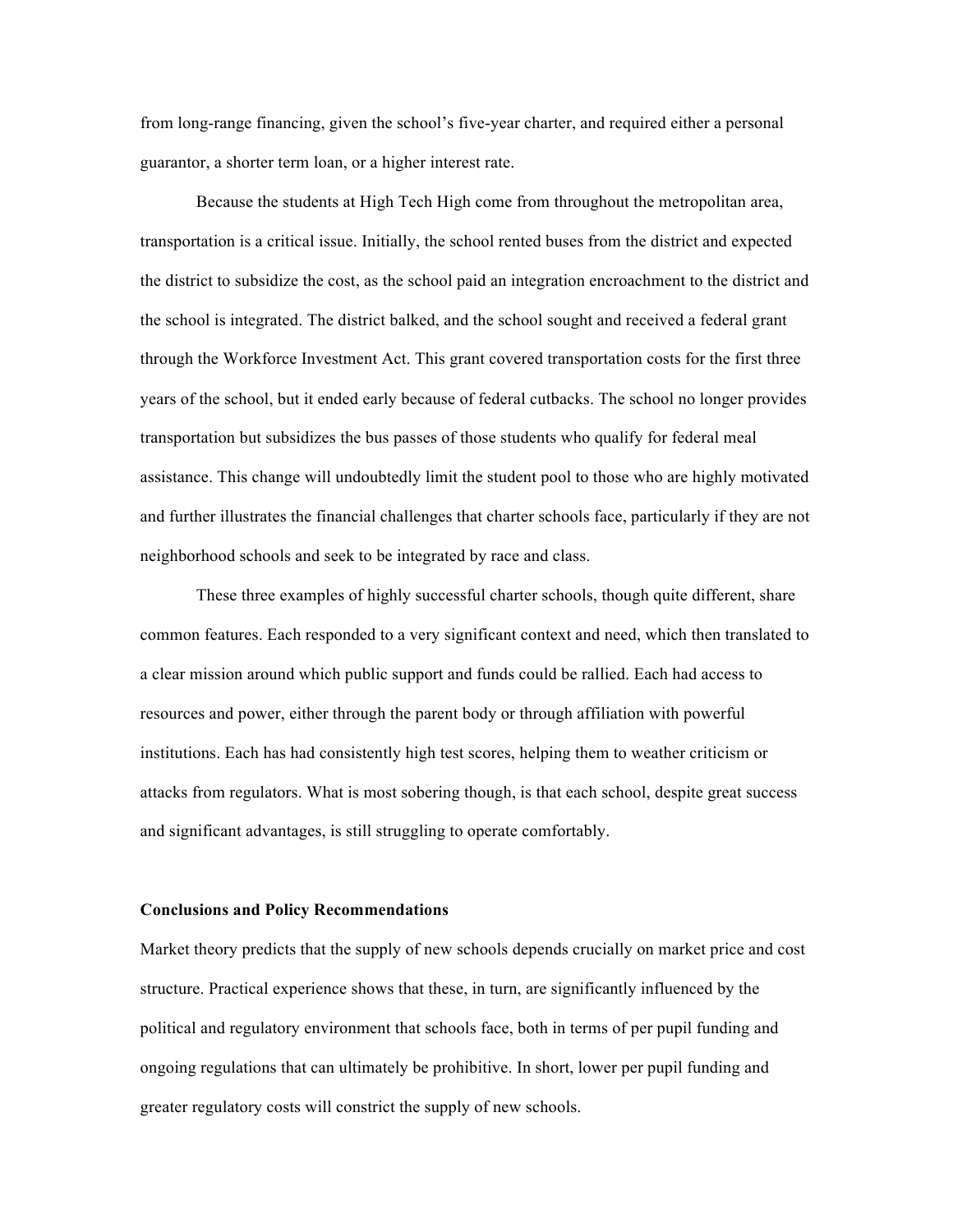For a given infrastructure there is a unique ideal enrollment size such that lowering enrollment below that point will increase costs per pupil needlessly by spreading fixed costs across too small a number of students, and raising enrollment will increase costs per pupil due to overcrowding. However, economic theory cannot tell what the optimal size of schools might be. Real-world experience has convinced many practitioners that large schools are increasingly unable to deliver a high-quality education. The implication is that in a choice system there may be considerably more schools than currently exist in the United States.

The empirical literature is only beginning to study determinants of supply of choice schools and supply of teachers to those schools. Initial data suggest that private schools are responsive to local conditions such as overcrowding and that both private schools and charter schools are able to attract highly talented teachers. There are, however, significant barriers to opening new choice schools, which might limit a supply response under a choice program. Three broad areas of reform would do the most to increase the supply of choice schools while not sacrificing their quality: increases in funding, deregulation, and reducing uncertainty.

---Increases in funding: Although it would be politically difficult to achieve, a simple rise in the funding of charter schools and vouchers would do the most to increase the supply of choice schools. In market terms, it is equivalent to increasing the market price through stimulating the buying power of consumers, or effective demand. Unlike many other types of public service, where increased public funding can run the risk of simply reducing efficiency while not increasing quality, choice schools have a built-in accountability factor, since they are competing with each other and with public schools. Per pupil funding can only be collected for students who come to school, so funding increases cannot be translated into increased revenue unless the school is delivering an education which is good enough to keep attracting parents. Depending on policy aims, funding could be augmented through increasing the basic per pupil amount that schools receive, and it could be targeted to transportation, special education, or facilities assistance.